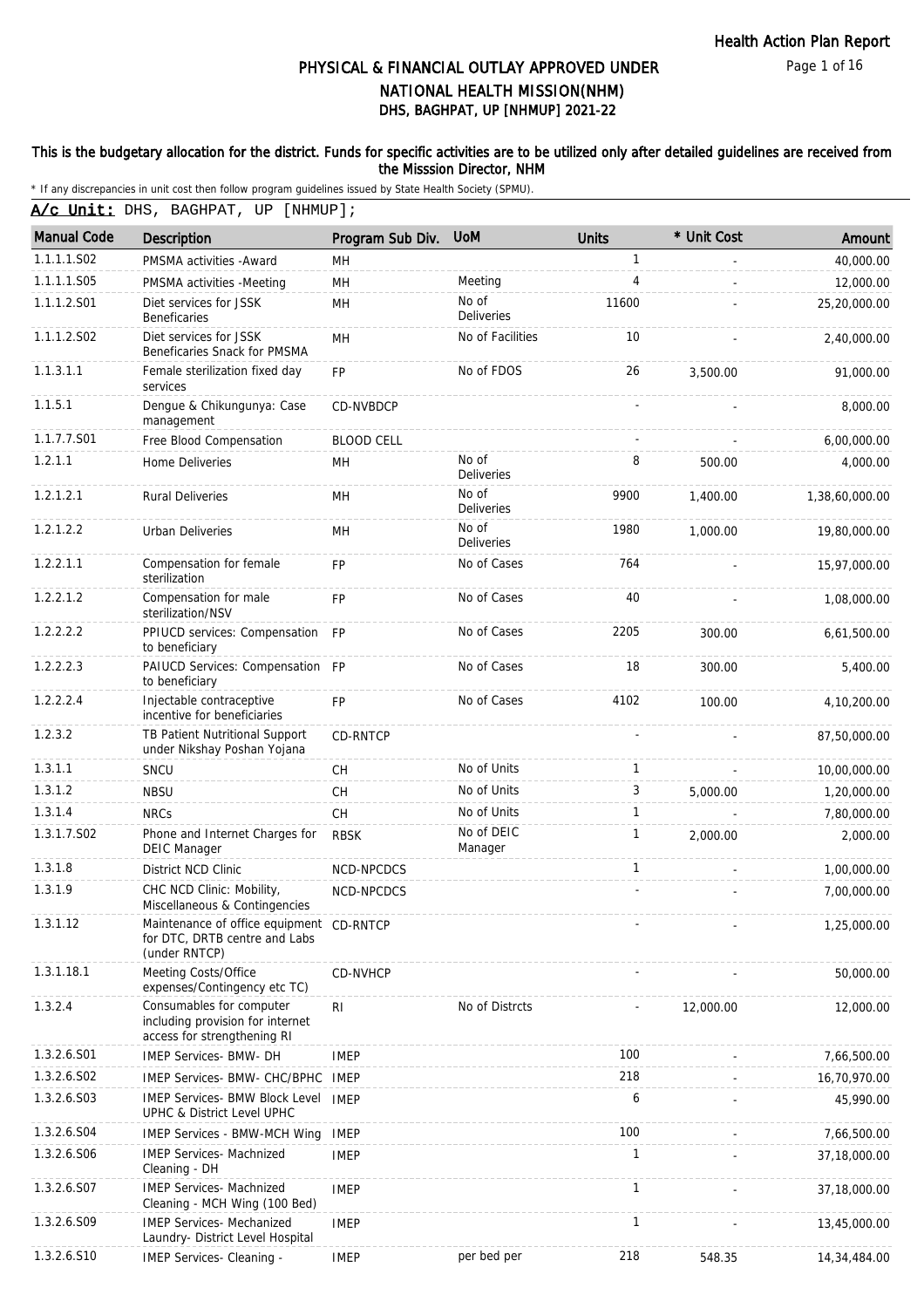#### This is the budgetary allocation for the district. Funds for specific activities are to be utilized only after detailed guidelines are received from the Misssion Director, NHM

| <b>Manual Code</b> | <b>Description</b>                                                                                                                                                                                           | Program Sub Div. | <b>UoM</b>                     | <b>Units</b> | * Unit Cost | Amount       |
|--------------------|--------------------------------------------------------------------------------------------------------------------------------------------------------------------------------------------------------------|------------------|--------------------------------|--------------|-------------|--------------|
|                    | CHC/BPHC                                                                                                                                                                                                     |                  | month                          |              |             |              |
| 1.3.2.6.S17        | <b>IMEP Services- Mechanized</b><br>Laundry- MCH Wing (100 Bed)                                                                                                                                              | <b>IMEP</b>      |                                | 1            |             | 13,45,000.00 |
| 2.2.1              | POL for Family Planning/ Others                                                                                                                                                                              | FP               | No of FDOS                     | 26           | 1,000.00    | 26,000.00    |
| 2.2.3              | Mobility support for RBSK Mobile<br>health team                                                                                                                                                              | <b>RBSK</b>      | No of Vehicle                  | 12           | 33,000.00   | 47,52,000.00 |
| 2.2.4              | Support for RBSK: CUG<br>connection per team and rental                                                                                                                                                      | <b>RBSK</b>      | No of Team                     | 12           | 200.00      | 28,800.00    |
| 2.2.11             | Any Other                                                                                                                                                                                                    |                  |                                |              |             | 18,000.00    |
| 2.3.1.1.2          | Monthly Village Health and<br><b>Nutrition Days</b>                                                                                                                                                          | R <sub>1</sub>   | No of Session                  | 11808        | 100.00      | 11,80,800.00 |
| 2.3.1.9            | Focus on slum & underserved<br>areas in urban areas/alternative<br>vaccinator for slums                                                                                                                      | R <sub>l</sub>   | No of<br>Vaccinators           | 60           | 2,100.00    | 1,26,000.00  |
| 2.3.1.10           | Mobility support for mobile<br>health team/ TA/DA to<br>vaccinators                                                                                                                                          | R <sub>1</sub>   | No of Vehicle                  | 3            | 3,96,000.00 | 11,88,000.00 |
| 2.3.1.11           | Outreach for demand<br>generation, testing and<br>treatment of Viral Hepatitis<br>through Mobile Medical<br>Units/NGOs/CBOs/etc                                                                              | CD-NVHCP         |                                |              |             | 20,000.00    |
| 2.3.2.3            | DMHP: Targeted interventions at NCD-NMHP<br>community level Activities &<br>interventions targeted at<br>schools, colleges, workplaces,<br>out of school adolescents, urban<br>slums and suicide prevention. |                  |                                | $\mathbf{1}$ |             | 6,00,000.00  |
| 2.3.3.2            | Screening and free spectacles to NCD-NPCB<br>school children                                                                                                                                                 |                  | No of Cases                    |              |             | 4,56,750.00  |
| 2.3.3.3            | Screening and free spectacles<br>for near work to Old Person                                                                                                                                                 | NCD-NPCB         | No of Cases                    |              |             | 2,28,375.00  |
| 2.3.3.4.1          | Coverage of Public School and<br>Private school                                                                                                                                                              | NCD-NTCP         |                                | $\mathbf{1}$ |             | 4,99,660.00  |
| 2.3.3.4.5          | Sensitization campaign for<br>college students                                                                                                                                                               | NCD-NTCP         |                                | $\mathbf{1}$ |             | 2,00,000.00  |
| 3.1.1.3.2.S01      | ASHA/AWW/Volunteer Incentive<br>for detection of leprosy                                                                                                                                                     | CD-NLEP          |                                |              |             | 3,250.00     |
| 3.1.1.3.2.S02      | <b>ASHA Incentive for PB</b><br>(Treatment completion)                                                                                                                                                       | CD-NLEP          |                                |              |             | 4,400.00     |
| 3.1.1.3.2.S03      | <b>ASHA Incentive for MB</b><br>(Treatment completion)                                                                                                                                                       | CD-NLEP          |                                |              |             | 3,120.00     |
| 3.1.1.3.3          | Any Other ASHS Incentives<br>(ASHA Involvement under NLEP<br>- Sensitisation)                                                                                                                                | CD-NLEP          |                                |              |             | 18,100.00    |
| 3.1.1.3.A.S01      | ASHA Incentive/ Honorarium for<br>Malaria and LLIN Distribution                                                                                                                                              | CD-NVBDCP        |                                |              |             | 2,25,000.00  |
| 3.1.1.3.A.S02      | ASHA Incentive for Dengue and<br>Chikungunya                                                                                                                                                                 | CD-NVBDCP        |                                |              |             | 9,84,000.00  |
| 3.1.1.4.A.1.S01    | ASHA Incentive Filling of CBAC<br>forms and familly folder of<br>patients with confirm NCD cases                                                                                                             | <b>CP</b>        | No. of<br><b>Beneficiaries</b> |              | 10.00       | 22,74,760.00 |
| 3.1.1.1.4.S09.A    | ASHA incentive for HRP<br>identification and follow up                                                                                                                                                       | MH               | No of HRP                      | 5700         | 300.00      | 17,10,000.00 |
| 3.1.1.1.1.S01      | JSY Incentive to ASHA                                                                                                                                                                                        | MH               | No of<br><b>Deliveries</b>     | 8100         |             | 48,60,000.00 |
| 3.1.1.1.1.S03      | National Iron Plus Incentive for<br>mobilizing children and/or<br>ensuring compliance and<br>reporting (6-59 months)                                                                                         | <b>CH</b>        | No of ASHA                     | 941          | 50.00       | 2,82,300.00  |
| 3.1.1.1.2.S01      | ASHA incentive under MAA<br>programme @ Rs 100 per ASHA                                                                                                                                                      | CH               | No of ASHA                     | 941          | 100.00      | 3,76,400.00  |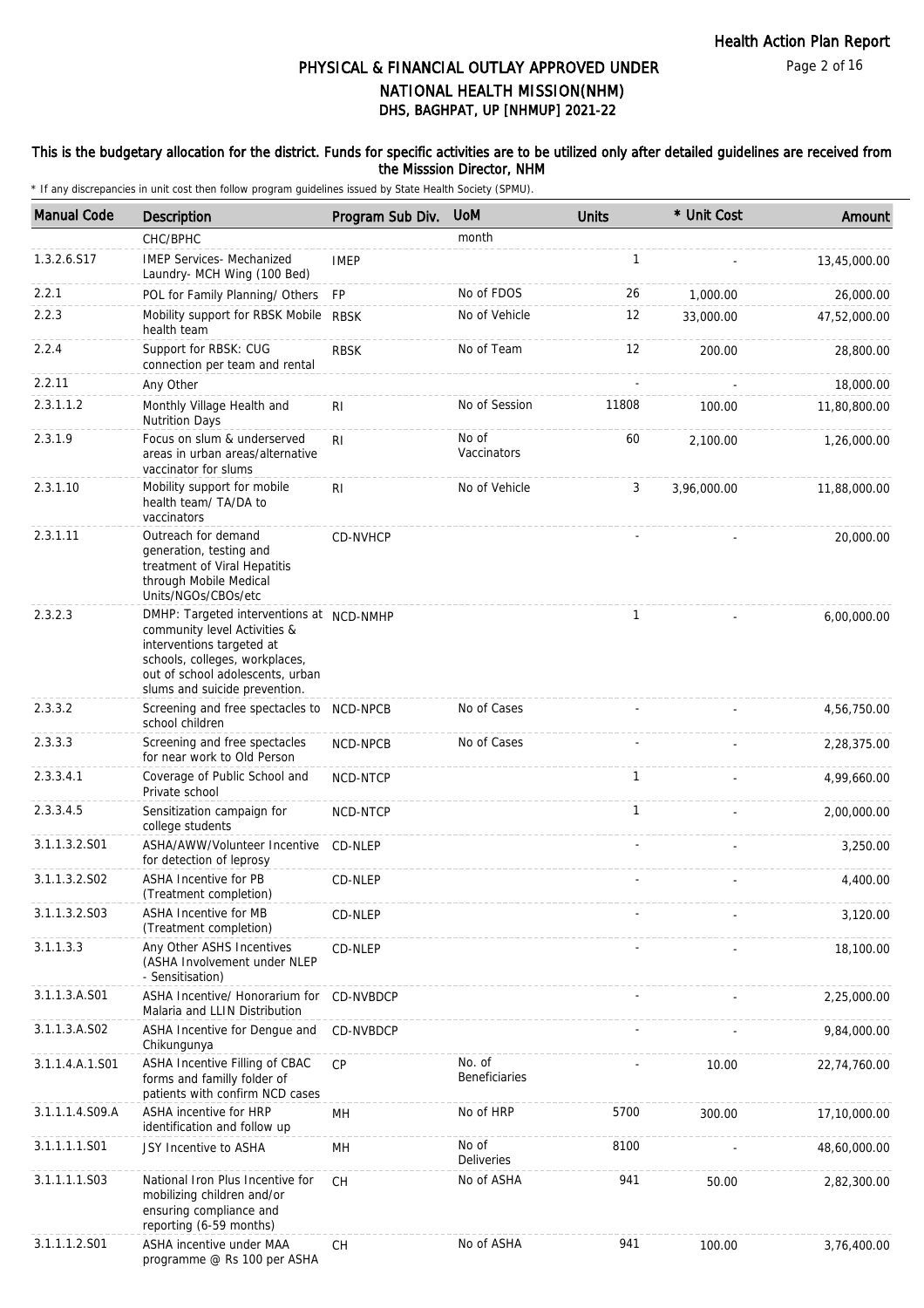#### This is the budgetary allocation for the district. Funds for specific activities are to be utilized only after detailed guidelines are received from the Misssion Director, NHM

| <b>Manual Code</b> | Description                                                                                                      | Program Sub Div. | <b>UoM</b>                               | <b>Units</b> | * Unit Cost | Amount         |
|--------------------|------------------------------------------------------------------------------------------------------------------|------------------|------------------------------------------|--------------|-------------|----------------|
|                    | for quarterly mother's meeting                                                                                   |                  |                                          |              |             |                |
| 3.1.1.1.2.S02      | Incentive for Home Based<br>Newborn Care programme                                                               | CH               | No. of Child                             | 18002        | 250.00      | 45,00,500.00   |
| 3.1.1.1.2.S04      | Incentive for referral of SAM<br>cases to NRC and for follow up<br>of discharge SAM children from<br><b>NRCs</b> | <b>CH</b>        | No.of SAM<br>Child referal &<br>followup | $\mathbf{1}$ | 150.00      | 28,800.00      |
| 3.1.1.1.2.S05      | Incentive for National<br>Deworming Day for mobilising<br>out of school children                                 | <b>RKSK</b>      | ASHA                                     | 2210         | 100.00      | 2,21,000.00    |
| 3.1.1.1.2.S06      | Incentive for IDCF for<br>prophylactic distribution of ORS<br>to family with under-five<br>children.             | <b>CH</b>        | No of ASHA                               | 941          | 100.00      | 94,100.00      |
| 3.1.1.1.2.S07      | Incentive to ASHA for Quaterly<br>Visit Under HBYC                                                               | СH               | No of Children                           | 4994         | 50.00       | 12,48,500.00   |
| 3.1.1.1.3.S01      | ASHA Incentive under<br>Immunzation                                                                              | <b>RI</b>        | No of Children                           | 30961        | 225.00      | 69,66,180.00   |
| 3.1.1.1.4.S08      | ASHA incentive for injectable<br>contraceptive (Antara)                                                          | <b>FP</b>        | No of Cases                              | 1540         | 100.00      | 1,54,000.00    |
| 3.1.1.1.4.S09.B    | Reimbursement of travel<br>expenses for accompanying a<br>women to facility for medical<br>abortion              | <b>FP</b>        | No of Cases                              | 60           | 225.00      | 13,500.00      |
| 3.1.1.1.4.S09.C    | Reimbursement of travel<br>expenses for accompanying a<br>women to facility for surgical<br>abortion (MVA/EVA)   | <b>FP</b>        | No of Cases                              | 60           | 150.00      | 9,000.00       |
| 3.1.1.1.4.S01      | <b>ASHA Incentives under Saas</b><br>Bahu Sammellan                                                              | <b>FP</b>        | No of Events                             | 1393         | 100.00      | 1,39,300.00    |
| 3.1.1.1.4.S02      | ASHA Incentives under Nayi Pehl FP<br>Kit                                                                        |                  | No of Kits                               | 3764         | 100.00      | 3,76,400.00    |
| 3.1.1.1.4.S04      | ASHA PPIUCD incentive for<br>accompanying the client for<br>PPIUCD insertion                                     | <b>FP</b>        | No of Cases                              | 2343         | 150.00      | 3,51,450.00    |
| 3.1.1.1.4.S05      | ASHA PAIUCD incentive for<br>accompanying the client for<br><b>PAIUCD</b> insertion                              | <b>FP</b>        | No. of cases                             | 18           | 150.00      | 2,700.00       |
| 3.1.1.1.4.S06.A    | ASHA incentive under ESB<br>scheme for promoting spacing of<br>births between 02 children                        | <b>FP</b>        | No. of cases                             | 973          | 500.00      | 4,86,500.00    |
| 3.1.1.1.4.S06.B    | ASHA incentive under ESB<br>scheme for promoting spacing of<br>02 years after marriage                           | <b>FP</b>        | No. of cases                             | 484          |             | 2,42,000.00    |
| 3.1.1.1.4.S07      | <b>ASHA incentive under ESB</b><br>scheme for promoting Adoption<br>of Limiting Method upto Two<br>Children      | <b>FP</b>        | No of Cases                              | 152          | 1,000.00    | 1,52,000.00    |
| 3.1.1.5            | ASHA incentives for routine<br>activities                                                                        | <b>CP</b>        | No. of Rural &<br>Rurban ASHA            |              | 2,000.00    | 2,43,36,000.00 |
| 3.1.1.6.S01        | Incentive to ASHA Facilitator for<br>CBAC, HRP and SAM Tracking                                                  | <b>CP</b>        | No of AF                                 |              | 1,700.00    | 10,60,800.00   |
| 3.1.1.6.S02        | Incentive to ASHA for Health<br>Promotion Day                                                                    | СP               | No. of Rural &<br>Rurban ASHA            |              | 200.00      | 24,33,600.00   |
| 3.1.1.6.S03        | Incentive to ASHA under PMMVY                                                                                    | CP               | No. of<br><b>Beneficiaries</b>           |              | 100.00      | 7,30,800.00    |
| 3.1.1.6.S04        | ASHA Beema- Pradhan Mantri<br>Jeevan Jyoti & Suraksh Bima<br>Yojna                                               | CP               |                                          |              |             | 3,36,180.00    |
| 3.1.3.1.1.S01      | Asha/ Asha Sangni Uniform                                                                                        | CP               | No. of<br>Rural, Rurban<br>ASHA & AF     |              | 600.00      | 6,57,600.00    |
| 3.1.3.1.1.S02      | Asha/ Asha Sangni Umbrella                                                                                       | CP               | No. of<br>Rural, Rurban                  |              | 200.00      | 2,19,200.00    |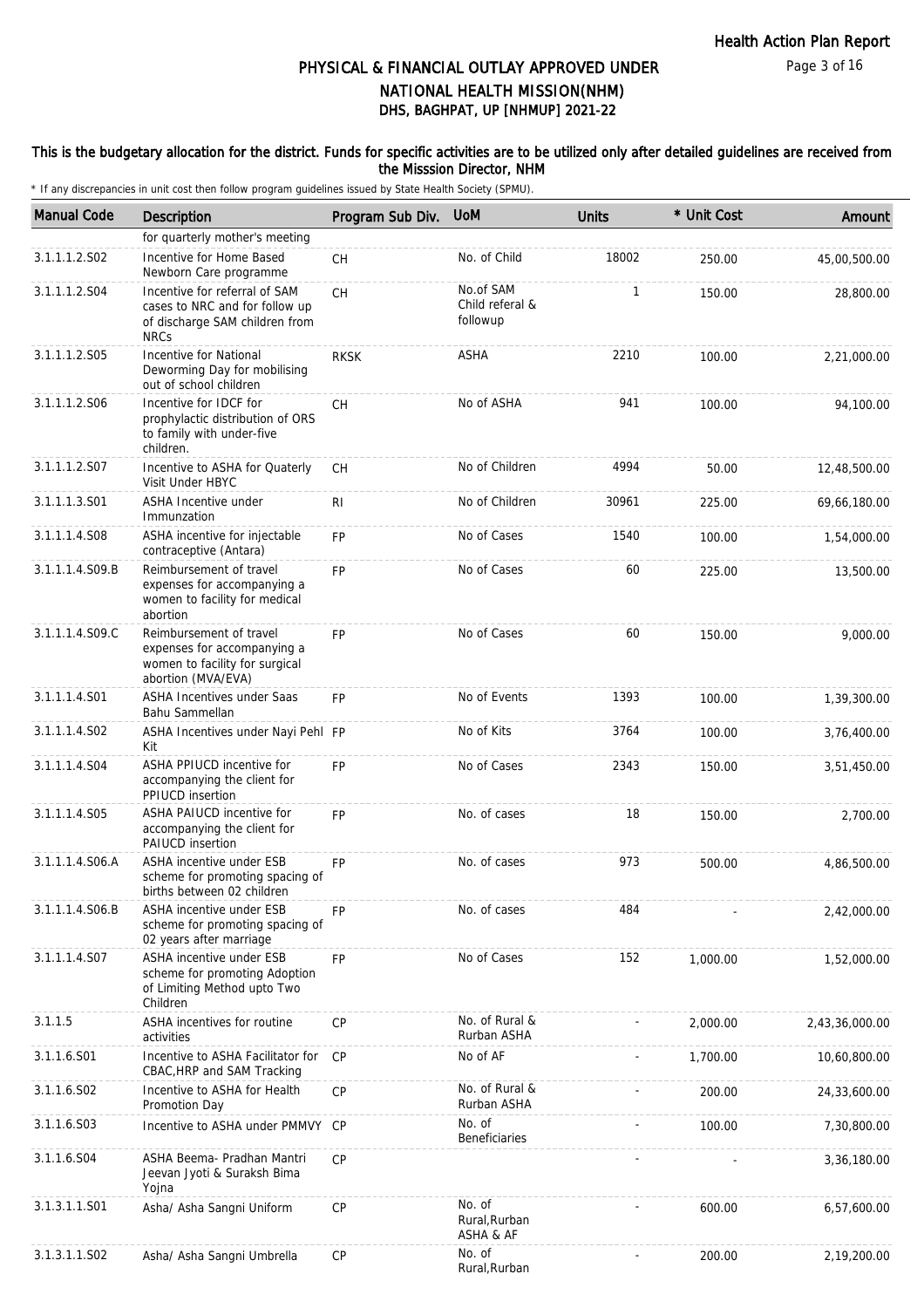#### This is the budgetary allocation for the district. Funds for specific activities are to be utilized only after detailed guidelines are received from the Misssion Director, NHM

| <b>Manual Code</b> | Description                                                                                                                       | Program Sub Div.  | <b>UoM</b>                             | Units        | * Unit Cost | Amount         |
|--------------------|-----------------------------------------------------------------------------------------------------------------------------------|-------------------|----------------------------------------|--------------|-------------|----------------|
|                    |                                                                                                                                   |                   | & AF                                   |              |             |                |
| 3.1.3.1.3          | Awards to ASHA's/Link workers                                                                                                     | CP                | No. of<br>Rural, Urban<br>Rurban ASHA, |              | 300.00      | 4,29,800.00    |
| 3.1.3.1.6          | Supervision costs by ASHA<br>facilitators (Shangni) (12<br>months)                                                                | CP                | No of AF                               |              | 7,200.00    | 44,92,800.00   |
| 3.1.1.1.3.S02.A    | Mobilization of children through<br>ASHA or other mobilizers                                                                      | <b>RI</b>         | No of Session                          | 11986        | 150.00      | 17,97,900.00   |
| 3.1.3.5.S01        | Incentive for other link workers<br>for Prepration of Due List of<br>Childrens to be immunized                                    | R <sub>l</sub>    | No of Session                          | 1340         | 100.00      | 1,34,000.00    |
| 3.1.2.10.S03       | Incentive to ASHA Cluster<br>Meeting                                                                                              | CP                |                                        |              |             | 8,00,800.00    |
| 3.2.3.1.1          | <b>Treatment Supporter</b><br>Honorarium (Rs 1000)                                                                                | CD-RNTCP          |                                        |              |             | 13,50,000.00   |
| 3.2.3.1.2          | <b>Treatment Supporter</b><br>Honorarium (Rs 5000)                                                                                | <b>CD-RNTCP</b>   |                                        |              |             | 2,07,000.00    |
| 3.2.3.1.3          | Incentive for informant (Rs 500)                                                                                                  | CD-RNTCP          |                                        |              |             | 2,65,500.00    |
| 3.2.3.1.4.S01      | State/District TB Forums                                                                                                          | <b>CD-RNTCP</b>   |                                        |              |             | 5,000.00       |
| 3.2.3.1.4.S02      | <b>Community Engagement</b><br>activities /Incentive for<br>community<br>volunteers/supervisors /LT etc<br>undertaking ACF        | CD-RNTCP          |                                        |              |             | 10,40,000.00   |
| 3.2.1.1.S02        | Other activities under Mission<br>Parivar Vikas: Demand<br>Generation (Saas Bahu<br>Sammellan)                                    | <b>FP</b>         | No of Events                           | 1393         | 1,500.00    | 20,89,500.00   |
| 3.3.3.2            | Training of PRI's<br>representatives/ Police<br>personnel/ Teachers/ Transport<br>personnel/ NGO personnel/<br>other stakeholders | NCD-NTCP          |                                        | $\mathbf{1}$ |             | 30,000.00      |
| 3.3.3.3            | Training of PRI under National<br>Program for Climate Change and<br>Human Health (NPCCHH)                                         | NCD-NPCCHH        |                                        | $\mathbf{1}$ |             | 70,000.00      |
| 3.3.4.S01          | <b>AAA Platform</b>                                                                                                               | <b>CP</b>         | No. of Rural &<br>Rurban ASHA          |              | 75.00       | 17,55,900.00   |
| 4.1.1              | District Hospitals                                                                                                                | <b>CP</b>         | No. of DH                              | $\mathbf{1}$ | 5,00,000.00 | 5,00,000.00    |
| 4.1.3              | <b>Community Health Centers</b>                                                                                                   | <b>CP</b>         | No of CHC                              | 8            | 2,50,000.00 | 20,00,000.00   |
| 4.1.4              | Primary Health Centers                                                                                                            | CP                | No of PHC                              | 21           | 87,500.00   | 18,37,500.00   |
| 4.1.5              | Sub Centers                                                                                                                       | CP                | No. of Sub<br>Centre                   |              | 10,000.00   | 19,40,000.00   |
| 4.1.6              | Village Health Sanitation &<br>Nutrition Committee                                                                                | CP                | No. of VHSNC                           |              | 10,000.00   | 27,40,000.00   |
| 4.1.7.S01          | H&WC Additional Untied Grant-<br><b>SC</b>                                                                                        | <b>CP</b>         | No. of HWC-<br><b>SC</b>               |              | 30,000.00   | 32,10,000.00   |
| 4.1.7.S02          | H&WC Additional Untied Grant-<br>PHC                                                                                              | CP                | No. of HWC-<br>PHC                     |              | 50,000.00   | 10,00,000.00   |
| 5.1.1.2.8          | Infrastructure strengthening of<br>SC to H&WC                                                                                     | CP                | No. of HWC-<br>SC                      |              | 7,00,000.00 | 1,39,50,000.00 |
| 5.1.1.2.9          | Infrastructure strengthening of<br>PHC to H&WC                                                                                    | <b>CP</b>         | No. of HWC-<br>PHC                     |              | 2,74,000.00 | 8,22,000.00    |
| 5.1.2              | Sub Centre Rent and<br>Contingencies                                                                                              | CP                |                                        |              |             | 6,12,000.00    |
| 5.3.3              | Blood bank/ Blood storage/ Day<br>care centre for<br>hemoglobinopathies                                                           | <b>BLOOD CELL</b> | Lumpsump                               |              |             | 1,00,000.00    |
| 5.3.9              | Safety Pits                                                                                                                       | R <sub>l</sub>    | No of piece                            | 3            | 6,000.00    | 18,000.00      |
| 5.3.14             | Civil Works under RNTCP                                                                                                           | CD-RNTCP          |                                        |              |             | 80,000.00      |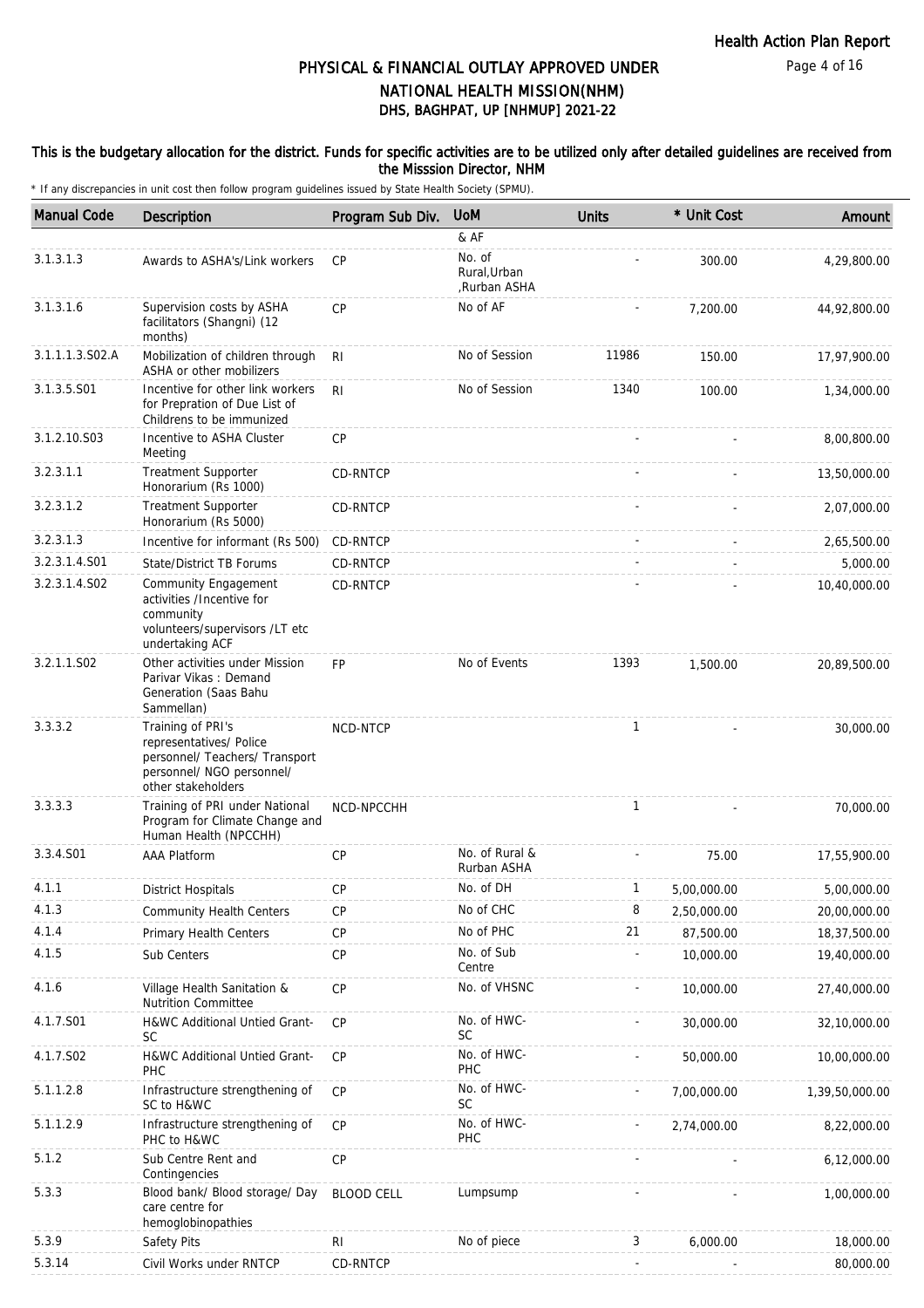#### This is the budgetary allocation for the district. Funds for specific activities are to be utilized only after detailed guidelines are received from the Misssion Director, NHM

| <b>Manual Code</b> | Description                                                               | Program Sub Div.  | <b>UoM</b>                               | <b>Units</b>   | * Unit Cost | Amount       |
|--------------------|---------------------------------------------------------------------------|-------------------|------------------------------------------|----------------|-------------|--------------|
| 6.1.1.1.2.S02      | FRU Strengthening                                                         | MН                | List of<br>Different<br>Equipment        |                |             | 5,20,599.00  |
| 6.1.1.1.5          | Any other Equipment<br>(Instrument and Equipment for<br>HWC)              | <b>MH</b>         | List of<br><b>Different</b><br>Equipment | $\overline{4}$ |             | 8,00,000.00  |
| 6.1.1.2.4.S05      | Procurement of Phototherepy for CH<br><b>NBSU</b>                         |                   | No of Units                              | 4              | 65,000.00   | 2,60,000.00  |
| 6.1.1.2.4.S06      | Procurement of Radiant Warmer CH<br>for NBSU                              |                   | No of Units                              | 8              | 65,000.00   | 4,80,000.00  |
| 6.1.1.3.3          | Minilap kits                                                              | FP                | No of Kits                               | $\mathbf{1}$   | 3,000.00    | 3,000.00     |
| 6.1.1.3.5          | PPIUCD forceps                                                            | FP                | No of Kelly<br>forcep                    | 70             | 600.00      | 42,000.00    |
| 6.1.5.1.1          | Grant-in-aid for Vision Centre<br>(PHC) (Govt.)                           | <b>NCD-NPCB</b>   |                                          |                |             | 1,00,000.00  |
| 6.1.1.21.1         | Recurring GIA: Machinery &<br>Equipment for DH                            | NCD-NPHCE         |                                          | $\mathbf{1}$   |             | 1,50,000.00  |
| 6.1.2.6.F1.S03     | IT Recurring Expenses for PHC                                             | <b>CP</b>         |                                          |                |             | 85,000.00    |
| 6.1.2.6.F1.S04     | Laptop for HWC-PHC                                                        | CP                |                                          |                |             | 1,95,000.00  |
| 6.1.4.3.1          | <b>MCR</b>                                                                | CD-NLEP           |                                          |                |             | 10,000.00    |
| 6.1.4.3.2          | Aids/Appliance                                                            | CD-NLEP           |                                          |                |             | 17,000.00    |
| 6.1.4.3.3          | Equipment                                                                 | CD-NLEP           |                                          |                |             | 5,000.00     |
| 6.1.6.1            | Repairs of Laparoscopes                                                   |                   | No of<br>Laproscopes                     | 3              | 25,000.00   | 75,000.00    |
| 6.2.1.1.A7.S05.a   | Drugs & Consumables Normal<br>Delivery L1 Facility                        | MH                | No of<br>Deliveries                      | 700            |             | 14,000.00    |
| 6.2.1.1.A7.S05.b   | Drugs & Consumables Normal<br>Delivery L2 Facility                        | MH                | No of<br>Deliveries                      | 4100           |             | 1,64,000.00  |
| 6.2.1.1.A7.S05.c   | Drugs & Consumables Normal<br>Delivery L3 Facility                        | <b>MH</b>         | No of<br>Deliveries                      | 7500           |             | 6,00,000.00  |
| 6.2.1.1.A7.S05.d   | Drugs & Consumables Caesarean MH<br>Delivery L3 Facility                  |                   | No of<br><b>Deliveries</b>               | 400            |             | 1,44,000.00  |
| 6.2.1.2.2.12       | AEFI kit under RI Program                                                 | RI                | No. of Kits                              | 35             | 200.00      | 7,000.00     |
| 6.2.1.3.1          | Nayi Pehl Kit                                                             | <b>FP</b>         | No of Kits                               | 3764           | 220.00      | 8,28,080.00  |
| 6.2.1.5.1          | Medicine for Mobile health team                                           | <b>RBSK</b>       | No of Team                               | 12             | 5,000.00    | 60,000.00    |
| 6.2.1.6.1          | Red/Black plastic bags et                                                 | RI                | No of Session                            | 59040          | 9.00        | 5,31,360.00  |
| 6.2.1.6.2          | Bleach/Hypochlorite solution/<br>Twin bucket                              | RI                | No of Facilities                         |                |             | 15,000.00    |
| 6.2.2.1.4          | Replenishment of ASHA HBNC<br>kits                                        | CP                | No of ASHA                               |                | 150.00      | 1,11,450.00  |
| 6.2.2.2.2          | Drugs and Supplies for blood<br>related disorders-<br>Haemoglobinopathies | <b>BLOOD CELL</b> |                                          |                |             | 40,000.00    |
| 6.2.2.4.1          | Drugs & Supplies for Ayush                                                | AYUSH             | No of Doctors                            | 14             | 50,000.00   | 7,00,000.00  |
| 6.2.2.6.1          | Lab strengthening of SHC - HWC CP                                         |                   |                                          |                |             | 21,75,000.00 |
| 6.2.2.6.2          | Lab strengthening of PHC - HWC CP                                         |                   |                                          |                |             | 9,00,000.00  |
| 6.2.3.1.1          | Chloroquine phosphate tablets                                             | CD-NVBDCP         |                                          |                |             | 15,000.00    |
| 6.2.3.1.2          | Primaquine tablets 2.5 mg                                                 | CD-NVBDCP         |                                          |                |             | 7,500.00     |
| 6.2.3.1.3          | Primaquine tablets 7.5 mg                                                 | CD-NVBDCP         |                                          |                |             | 15,000.00    |
| 6.2.3.1.12         | RDT Malaria - bi-valent (For Non CD-NVBDCP<br>Project states)             |                   |                                          |                |             | 2,13,500.00  |
| 6.2.3.2.1          | Supportive drugs, lab. Reagents                                           | CD-NLEP           |                                          |                |             | 13,000.00    |
| 6.2.3.3.1          | Laboratory Materials                                                      | CD-RNTCP          |                                          |                |             | 11,65,200.00 |
| 6.2.3.3.2          | Procurement of Drugs                                                      | CD-RNTCP          |                                          |                |             | 5,00,000.00  |
| 6.2.4.1.1          | Assistance for<br>consumables/drugs/medicines to                          | NCD-NPCB          | No of Cases                              |                |             | 8,03,280.00  |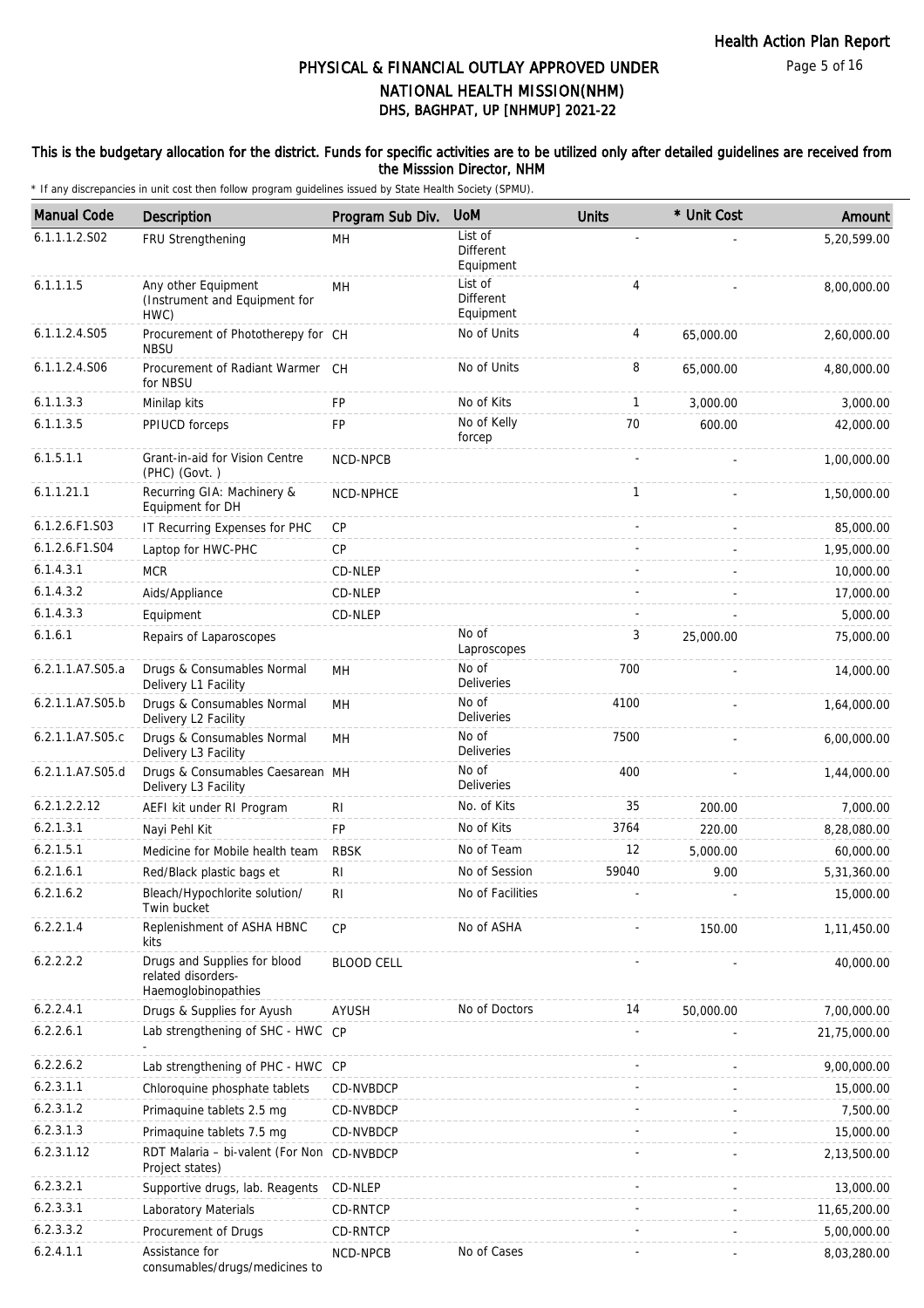#### This is the budgetary allocation for the district. Funds for specific activities are to be utilized only after detailed guidelines are received from the Misssion Director, NHM

| <b>Manual Code</b> | Description                                                                               | Program Sub Div. UoM |                                                           | <b>Units</b> | * Unit Cost | Amount         |
|--------------------|-------------------------------------------------------------------------------------------|----------------------|-----------------------------------------------------------|--------------|-------------|----------------|
|                    | the Govt./District Hospital for                                                           |                      |                                                           |              |             |                |
| 6.2.4.5.1          | Cat sx etc<br>Drugs & Consumables for NCD<br>Management (incl. Diabetes,                  | NCD-NPCDCS           |                                                           | 1            |             | 2,00,000.00    |
|                    | Hypertension, Strokes etc)for<br>whole dist.                                              |                      |                                                           |              |             |                |
| 6.2.4.5.3          | Drugs & Diagnostic for NCD<br>Management incl. Diabetes,<br>Hypertension, Strokes etc     | NCD-NPCDCS           |                                                           |              |             | 2,10,000.00    |
| $6.1.3.2.a.$ S01   | Free Diagnostics for Pregnant<br>women under JSSK - USG on<br>PPP for PMSMA               | MН                   | No of ANC                                                 | 1200         |             | 3,60,000.00    |
| 6.1.3.2.a.S02      | Free Diagnostics for Pregnant<br>women under JSSK- AVD for for<br>HIV & Syphilis at VHNDs | MH                   | No of ANC                                                 | 225          |             |                |
| 6.1.3.2.a.S03      | Free Diagnostics for Pregnant<br>women under JSSK-MH                                      | MH                   | No of ANC                                                 | 31000        |             | 3,10,000.00    |
| 6.1.3.2.b          | Free Diagnostics for Sick infants<br>under JSSK                                           | <b>CH</b>            | No of Units                                               | $\mathbf{1}$ |             | 1,20,000.00    |
| 6.3.1.S03          | Any other (please specify)                                                                |                      |                                                           |              |             | 12,00,000.00   |
| 7.5.1              | Tribal Patient Support &<br><b>Transportation Charges</b>                                 | CD-RNTCP             |                                                           |              |             | 50,600.00      |
| 7.5.2              | Sample collecton &<br>transportation charges                                              | CD-RNTCP             |                                                           |              |             | 1,73,875.00    |
| 8.1.1.1            | ANMs - MH                                                                                 | MН                   | No of MH ANM                                              | 105          |             | 2,33,01,034.00 |
| 8.1.1.1.S01        | ANM For New Sub-Center - CP                                                               | <b>CP</b>            |                                                           |              |             | 4,94,939.00    |
| 8.1.1.2.S01        | Staff Nurses-100 Beded MCH<br>Wing Neotology                                              | MH                   | No of MCH<br>Neonatology<br>trained Staff<br><b>Nurse</b> |              |             | 53,31,820.00   |
| 8.1.1.2.S02        | Staff Nurses-100 Beded MCH<br>Wing nursing sister                                         | MH                   | No of MCH<br><b>Nursing Sister</b>                        |              |             | 11,36,786.00   |
| 8.1.1.2.S05        | Staff Nurses-MH                                                                           | MH                   | No of MH<br><b>Staff Nurse</b>                            | 26           |             | 84,80,291.00   |
| 8.1.1.2.S11        | Staff Nurse HWC - CP                                                                      | <b>CP</b>            |                                                           |              |             | 44,56,474.00   |
| 8.1.1.2.S12        | Staff Nurses HWC - MH                                                                     | MH                   |                                                           | 12           |             | 14,40,936.00   |
| 8.1.1.5.S01        | Laboratory Technicians -100<br>Beded MCH Wing                                             | MH                   | No of MCH<br>Laboratory<br>Technician                     |              |             | 11,04,822.00   |
| 8.1.1.5.S02        | Laboratory Technicians -HR                                                                | <b>HR</b>            |                                                           | 12           |             | 31,77,792.00   |
| 8.1.1.5.S04        | Laboratory Technicians - RNTCP                                                            | CD-RNTCP             |                                                           |              |             | 30,80,696.00   |
| 8.1.1.6.S05        | OT Technician                                                                             | <b>MIS</b>           | No of MH OT<br>technician                                 |              |             | 5,29,200.00    |
| 8.1.1.6.S06        | OT Technician-MCH Wing                                                                    | MН                   | No of MCH OT<br>Technician                                |              |             | 3,48,035.00    |
| 8.1.1.9            | Radiographer/ X-ray technician                                                            | <b>HR</b>            |                                                           | 4            |             | 10,59,264.00   |
| 8.1.1.12.S02       | Para Medical Worker CD-NLEP                                                               | CD-NLEP              |                                                           |              |             | 2,95,218.00    |
| 8.1.2.1.S01        | Obstetricians and Gynaecologists MH<br>-100 Beded MCH Wing                                |                      | No of MCH<br>Obstetricians<br>and<br>Gynaecologist<br>S   |              |             | 32,40,000.00   |
| 8.1.2.1.S04        | Obstetricians and Gynaecologists MH<br>-MH                                                |                      | No of MH<br>Obstetricians<br>and<br>Gynaecologist<br>S    |              |             | 47,40,000.00   |
| 8.1.2.2.S01        | Paediatricians- 100 Beded MCH<br>Wing                                                     | MH                   | No of MCH<br>Pediatrician                                 |              |             | 32,40,000.00   |
| 8.1.2.3.S02        | Anaesthetists -100 Beded MCH<br>Wing                                                      | MH                   | No of MCH<br>Anesthetic                                   |              |             | 32,40,000.00   |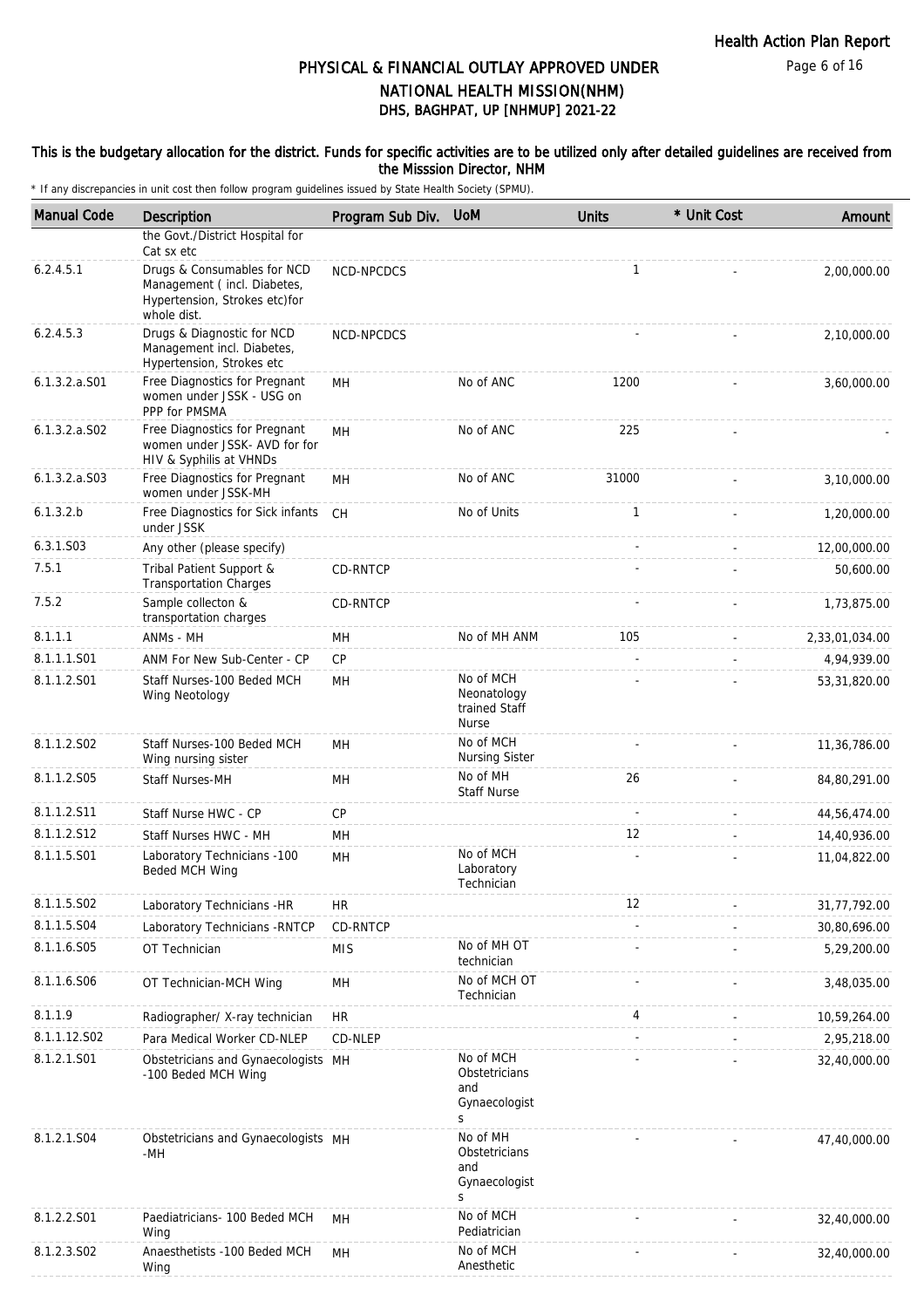#### This is the budgetary allocation for the district. Funds for specific activities are to be utilized only after detailed guidelines are received from the Misssion Director, NHM

| <b>Manual Code</b> | Description                                                                              | Program Sub Div.  | <b>UoM</b>                     | <b>Units</b> | * Unit Cost | Amount         |
|--------------------|------------------------------------------------------------------------------------------|-------------------|--------------------------------|--------------|-------------|----------------|
| 8.1.2.3.S05        | Anaesthetists -MH                                                                        | MH                | No of MH<br>Anesthetic         |              |             | 43,20,000.00   |
| 8.1.2.5.S01        | Radiologists- 100 Beded MCH<br>Wing                                                      | MH                | No of MCH<br>Radiologist       |              |             | 11,70,000.00   |
| 8.1.2.6.S01        | Pathologists/ Haemotologists-<br>100 Beded MCH Wing                                      | MН                | No of MCH<br>Pathologist       |              |             | 10,80,000.00   |
| 8.1.3.10.S01       | FRU Operationalization for<br>Gynae & anesthetist specialist on<br>call from govt sector | MH                | No of C<br>Section             | 10           |             | 30,000.00      |
| 8.1.3.10.S02       | FRU Operationalization<br>Gynecologists specialist on call<br>from pvt sector            | MН                | No of C<br>Section             | 5            |             | 22,500.00      |
| 8.1.3.10.S03       | FRU Operationalization<br>anesthetist specialist on call for<br>from pvt sector          | MН                | No of C<br>Section             | 5            |             | 15,000.00      |
| 8.1.5.S03          | Medical Officers - MH                                                                    | MH                | No of MH LMO                   |              |             | 17,55,000.00   |
| 8.1.6.1            | <b>AYUSH MOS</b>                                                                         | <b>AYUSH</b>      |                                | 14           |             | 69, 32, 273.00 |
| 8.1.6.2            | Pharmacist - AYUSH                                                                       | AYUSH             |                                | $\mathbf{1}$ |             | 2,16,689.00    |
| 8.1.7.1.1          | MOs-AYUSH                                                                                | <b>RBSK</b>       |                                | 21           |             | 90,86,304.00   |
| 8.1.7.1.2.S02      | MOs-Dental MO/ BDS                                                                       | <b>RBSK</b>       |                                | 3            |             | 21,40,740.00   |
| 8.1.7.1.3          | Staff Nurse                                                                              | <b>RBSK</b>       |                                | 8            |             | 26,91,072.00   |
| 8.1.7.1.4          | <b>ANM</b>                                                                               | <b>RBSK</b>       |                                | 4            |             | 3,40,080.00    |
| 8.1.7.1.5.S01      | Para Medical Worker                                                                      | <b>RBSK</b>       |                                | 8            |             | 19,37,664.00   |
| 8.1.7.1.5.S02      | Pharmacists                                                                              | <b>RBSK</b>       |                                | 4            |             | 9,50,350.00    |
| 8.1.8.1            | <b>Medical Officers</b>                                                                  | CH                | No. of Mos                     | $\mathbf{1}$ |             | 3,60,000.00    |
| 8.1.8.2            | <b>Staff Nurse</b>                                                                       | <b>CH</b>         | No. of SNs                     | 4            |             | 13,75,994.00   |
| 8.1.8.3            | Cook cum caretaker                                                                       | CH                | No. of Cook<br>cum Caretaker   | 2            |             | 3,24,590.00    |
| 8.1.8.5            | Feeding demonstrator for NRC                                                             | СH                | No. of FDs                     | 1            |             | 3,19,675.00    |
| 8.1.9.1.S01        | Paediatrician SNCU-CH                                                                    | CH                | No. of<br>Peadiatrician        | 3            |             | 60,00,000.00   |
| 8.1.9.3.S01        | Staff Nurse - SNCU/KMC                                                                   | <b>CH</b>         | No. of SNs                     | 12           |             | 37, 14, 147.00 |
| 8.1.9.3.SO2        | Staff Nurse -NBSU                                                                        | <b>CH</b>         | No. of SNs                     | 9            |             | 19,00,433.00   |
| 8.1.9.6.S02        | Others- SNCU Staff ( Ward<br>Aaya/ Cleaner/ Security Guard)                              | CH                |                                | 9            |             | 16,09,484.00   |
| 8.1.9.6.S03        | Others- SNCU Staff DEO                                                                   | <b>CH</b>         | no. of Posts                   | 1            |             | 2,49,046.00    |
| 8.1.12.1           | Mid-level Service Provider                                                               | CP                |                                |              |             | 53,98,650.00   |
| 8.1.12.2           | Performance incentive for Mid-<br>level service providers                                | CP                | No. of HWC-<br><b>CHO</b>      |              | 15,000.00   | 36,78,750.00   |
| 8.1.13.1.S03       | Counsellor - RMNCHA-FW                                                                   | FP                | No of<br>Counsellors/m<br>onth | 1            | 15,073.00   | 2,13,968.00    |
| 8.1.13.5           | Audiometrician/ Audiologist-<br>NCD-NPPCD                                                | NCD-NPPCD         |                                |              |             | 3,96,900.00    |
| 8.1.13.10          | TBHV-CD-RNTCP                                                                            | CD-RNTCP          |                                |              |             | 10,19,000.00   |
| 8.1.13.18          | Audiometrics Asstt.NCD-NPPCD                                                             | NCD-NPPCD         |                                |              |             | 1,98,450.00    |
| 8.1.13.19          | Instructor for Hearing Imapired<br>Children-NCD-NPPCD                                    | NCD-NPPCD         |                                |              |             | 1,98,450.00    |
| 8.1.13.22.S07      | Rogi Sahayata Kendra Manager                                                             | QA                |                                | $\mathbf{1}$ |             | 2,32,800.00    |
| 8.1.13.22.S13      | Rogi Sahayata Kendra Operator                                                            | QA                |                                | 1            |             | 1,67,337.00    |
| 8.1.14.1.S01       | MO (Blood Bank)                                                                          | <b>BLOOD CELL</b> |                                |              |             | 3,60,000.00    |
| 8.1.14.2           | <b>Staff Nurse</b>                                                                       | <b>BLOOD CELL</b> |                                |              |             | 1,71,500.00    |
| 8.1.14.4.S02       | Lab Technician (BB)                                                                      | <b>BLOOD CELL</b> |                                |              |             | 9,02,000.00    |
| 8.1.14.5.S01       | Others- Counsellor                                                                       | <b>BLOOD CELL</b> |                                |              |             | 3,47,000.00    |
| 8.1.14.5.S02       | Others- Lab Technicians                                                                  | <b>BLOOD CELL</b> |                                |              |             | 10,66,000.00   |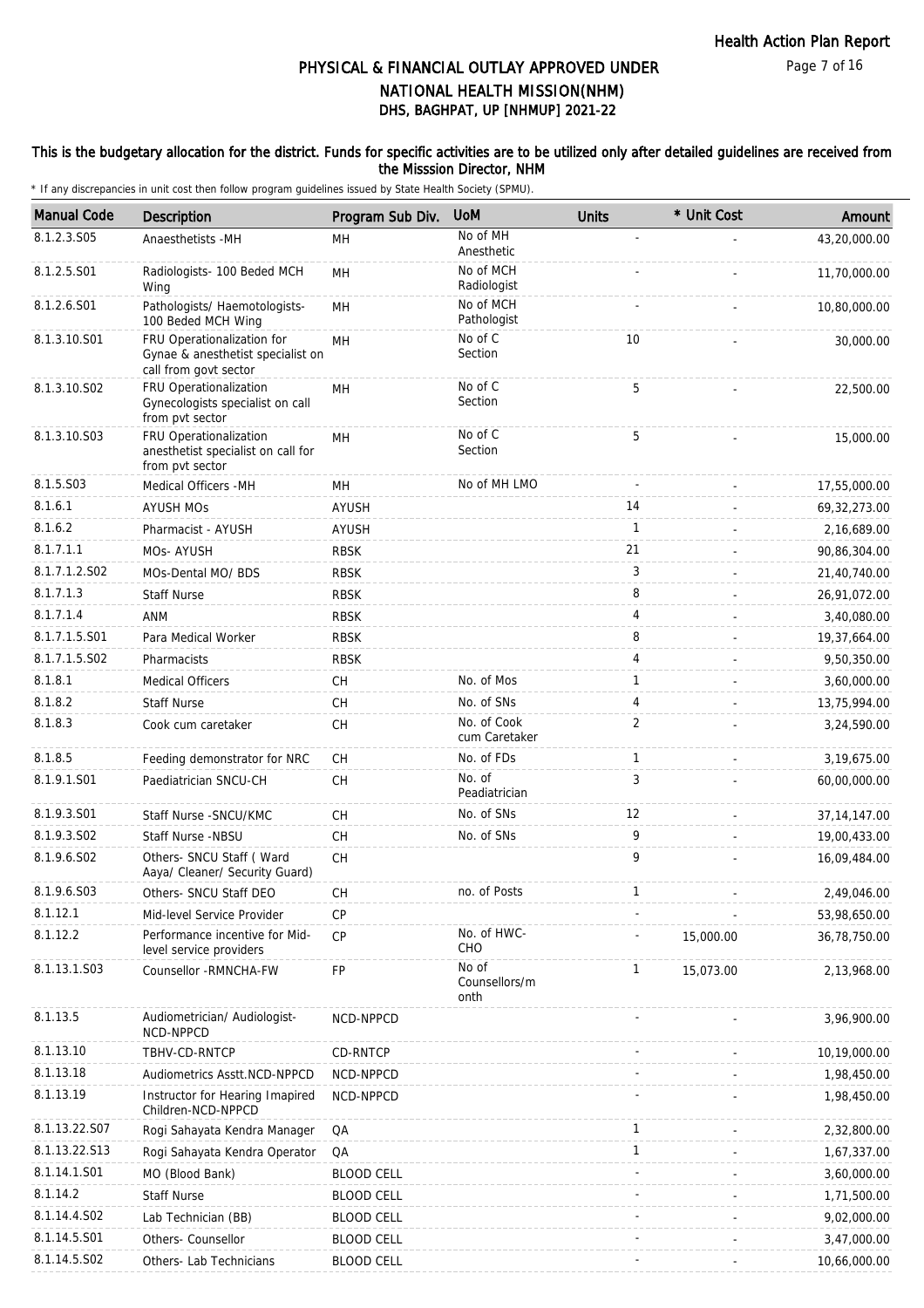#### This is the budgetary allocation for the district. Funds for specific activities are to be utilized only after detailed guidelines are received from the Misssion Director, NHM

| <b>Manual Code</b> | <b>Description</b>                                                                           | Program Sub Div.  | <b>UoM</b>                      | <b>Units</b> | * Unit Cost  | Amount       |
|--------------------|----------------------------------------------------------------------------------------------|-------------------|---------------------------------|--------------|--------------|--------------|
| 8.1.14.5.S03       | Others-Lab Attendant                                                                         | <b>BLOOD CELL</b> |                                 |              |              | 4,48,000.00  |
| 8.1.14.5.S05       | Others-Lab Attendant - BSU                                                                   | <b>BLOOD CELL</b> |                                 |              |              | 4,48,000.00  |
| 8.1.16.2.S01       | Cold Chain Handlers                                                                          | RI.               |                                 |              |              | 2,10,067.00  |
| 8.1.16.6.S01       | Data Entry Operator BB                                                                       | <b>BLOOD CELL</b> |                                 |              |              | 2,05,000.00  |
| 8.1.16.7.S02       | Sweeper- NCD- Blood bank                                                                     | <b>BLOOD CELL</b> |                                 |              |              | 1,44,000.00  |
| 8.1.16.7.S03       | Sweeper-NCD-Blood Storage<br>Unit                                                            | <b>BLOOD CELL</b> |                                 |              |              | 2,89,000.00  |
| 8.1.16.7.S05       | Cleaner -NRC                                                                                 | СH                | no. of Posts                    | 1            |              | 1,78,831.00  |
| 8.4.7              | Incentive to provider for PPIUCD FP<br>services @Rs 150 per PPIUCD<br>insertion              |                   | No of Cases                     | 4904         | 150.00       | 7,35,600.00  |
| 8.4.8              | Incentive to provider for PAIUCD FP<br>Services @Rs 150 per PAIUCD<br>insertion              |                   | No of Cases                     | 18           | 150.00       | 2,700.00     |
| 8.4.9              | Team based incentives for<br>Health & Wellness Centers<br>(H&WC Sub Center)                  | CP                | No of HWC                       |              | 11,000.00    | 26,97,750.00 |
| 8.4.10             | Team based incentives for<br>Health & Wellness Centers<br>(H&WC PHC)                         | CP                | No of HWC                       |              | 11,000.00    | 11,35,250.00 |
| 8.4.11             | Incentives under NVHCP for MO, CD-NVHCP<br>Pharmacist and LT                                 |                   |                                 |              |              | 41,400.00    |
| 8.4.12.S01         | HRP identification and follow up MH<br>for ANM                                               |                   | No of HRP                       | 5700         | 200.00       | 11,40,000.00 |
| 8.4.12.S03         | Performance based Incentives to FP<br>RMNCHA Counselors in Family<br>Planning                |                   | No of Cases                     | 21           | 50.00        | 1,050.00     |
| 8.4.12.S04         | RI Cold chain handlers incentive RI                                                          |                   | Lumpsump                        | 9            | 2,400.00     | 2,59,200.00  |
| 9.2.1.1.7          | Training of Staff Nurses/ANMs /<br>LHVs in SBA                                               | Nursing           |                                 | 1            | 10,86,520.00 | 10,86,520.00 |
| 9.2.1.2.4          | Orienation activities on vitamin A CH<br>supplemenation and Anemia<br>Mukta Bharat Programme |                   | No of Batch                     | 11           |              | 39,176.00    |
| 9.2.1.2.20         | Orientation on National<br>Deworming Day                                                     | <b>RKSK</b>       | per participant                 | 65           | 100.00       | 1,29,760.00  |
| 9.2.1.3.2.S01      | Otr.Review/orientation meeting<br>at Block Level for ANM                                     | <b>FP</b>         | No of<br>Orientation<br>meeting | 24           | 1,000.00     | 24,000.00    |
| 9.2.1.3.23         | Training of Medical officers<br>(Injectible Contraceptive<br>Trainings)                      | FP                | No of Batch                     | $\mathbf{1}$ | 41,800.00    | 41,800.00    |
| 9.2.1.3.24         | Training of AYUSH doctors<br>(Injectible Contraceptive<br>Trainings)                         | <b>FP</b>         | No of Batch                     | $\mathbf{1}$ | 22,800.00    | 22,800.00    |
| 9.2.1.3.25         | Training of Nurses (Staff<br>Nurse/LHV/ANM) (Injectible<br>Contraceptive Trainings)          | <b>FP</b>         | No of Batch                     | 1            | 35,800.00    | 35,800.00    |
| 9.2.1.3.27.S01     | FP-LMIS training-Urban Staffs<br>and others                                                  | FP                |                                 | $\mathbf{1}$ | 46,900.00    | 46,900.00    |
| 9.2.1.3.27.S02     | FP-LMIS training- ASHA Sangni<br>Refresher                                                   | <b>FP</b>         |                                 | $\mathbf{1}$ | 4,900.00     | 4,900.00     |
| 9.2.1.4.13.C       | Any other (please specify) Kishor RKSK<br>Swasyhya Manch                                     |                   | No of Events                    | 14           | 5,000.00     | 70,000.00    |
| 9.2.1.7.1.S01      | Training under Immunisation-<br><b>CCH</b>                                                   | RI                | Lumpsump                        |              |              | 27,000.00    |
| 9.2.1.7.1.S02      | Training under Immunisation-<br>Data Handler                                                 | $\mathsf{RI}$     | Lumpsump                        |              |              | 3,000.00     |
| 9.2.1.7.1.S03      | Training under Immunisation-<br>Health Worker                                                | R <sub>1</sub>    | Lumpsump                        |              |              | 1,84,800.00  |
| 9.2.2.6.3          | Kayakalp Trainings                                                                           | QA                | <b>Districts</b>                | $\mathbf{1}$ | 33,000.00    | 33,000.00    |
| 9.2.2.7.2          |                                                                                              |                   | No of                           |              |              |              |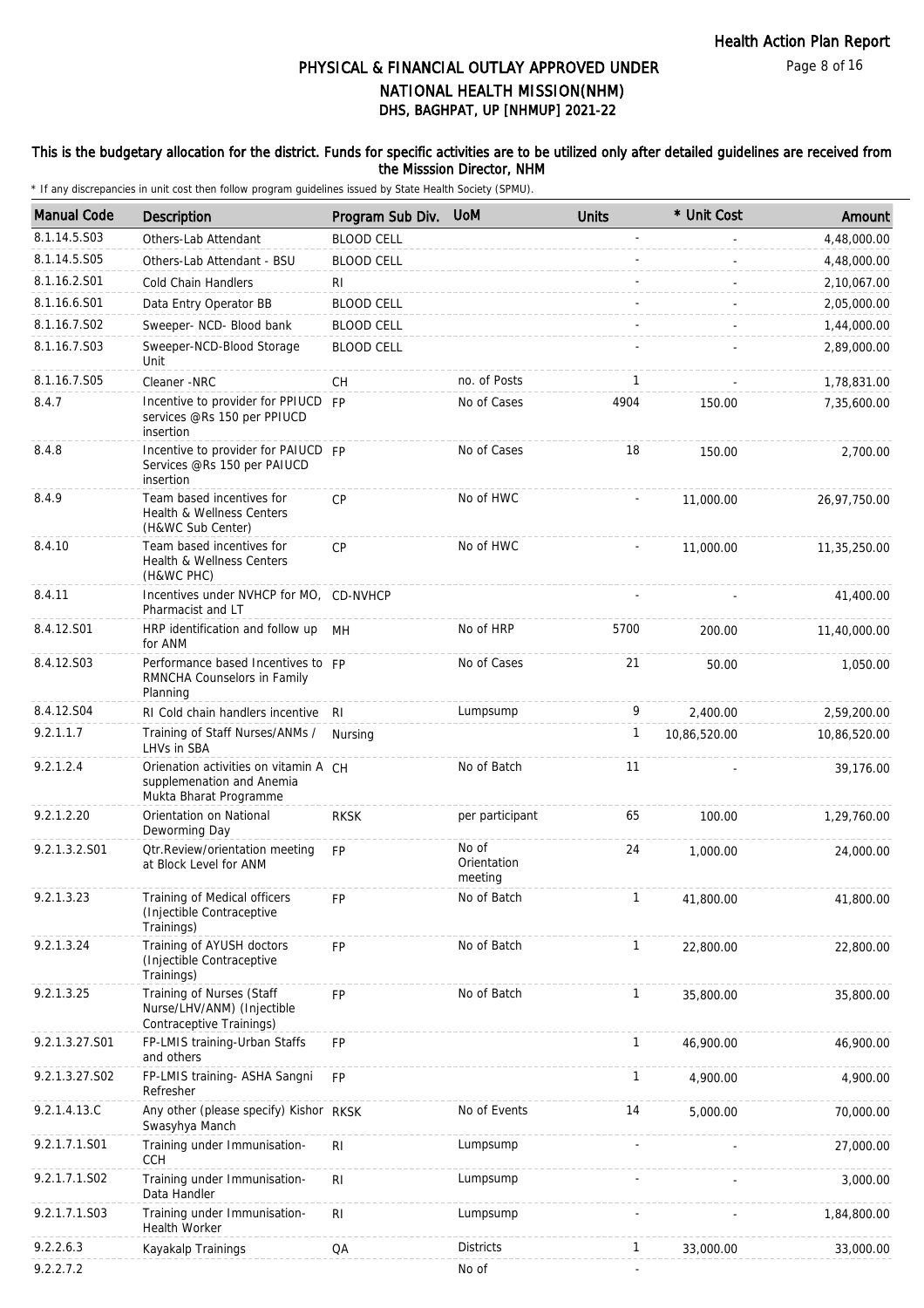#### This is the budgetary allocation for the district. Funds for specific activities are to be utilized only after detailed guidelines are received from the Misssion Director, NHM

| <b>Manual Code</b> | Description                                                                                                    | Program Sub Div. | <b>UoM</b>            | <b>Units</b>   | * Unit Cost | Amount       |
|--------------------|----------------------------------------------------------------------------------------------------------------|------------------|-----------------------|----------------|-------------|--------------|
|                    | Training cum review meeting for MIS<br>HMIS & MCTS at District level                                           |                  | Participants          |                |             | 33,660.00    |
| 9.2.2.7.3          | Training cum review meeting for MIS<br>HMIS & MCTS at Block level                                              |                  | No of<br>Participants |                |             | 1,41,600.00  |
| 9.2.2.8.2          | Multi-skilling of ASHA, MPW ay<br>HWCs (SHC & PHC)                                                             | <b>CP</b>        | Lumpsump              |                |             | 10,50,000.00 |
| 9.2.2.8.5.S01      | Training of MPW and Asha                                                                                       | CP               |                       |                |             | 2,00,000.00  |
| 9.2.2.8.5.S02      | Training of MO and SN                                                                                          | <b>CP</b>        |                       |                |             | 3,50,000.00  |
| 9.2.2.8.5.S03      | Cost of Yoga Sessions                                                                                          | CP               |                       |                |             | 3,03,000.00  |
| 9.2.3.1.1          | Medical Officers (1 day)                                                                                       | CD-IDSP          |                       |                |             | 36,800.00    |
| 9.2.3.1.5          | Data Managers (2days)                                                                                          | CD-IDSP          |                       |                |             | 18,400.00    |
| 9.2.3.1.7          | ASHA & MPWs, AWW &<br>Community volunteers (1 day)                                                             | CD-IDSP          |                       |                |             | 13,200.00    |
| 9.2.3.2.1          | Training / Capacity Building<br>(Malaria)                                                                      | CD-NVBDCP        |                       |                |             | 25,200.00    |
| 9.2.3.4.1          | Trainings under RNTCP                                                                                          | CD-RNTCP         |                       |                |             | 1,70,000.00  |
| 9.2.3.5.5          | 1 day training of DEO of the<br>Treatment sites (MTC/TCs)                                                      | CD-NVHCP         |                       |                |             | 3,000.00     |
| 9.2.4.2.1          | Training of PHC Medical Officers,<br>Nurses, Paramedical Workers &<br>Other Health Staff working<br>under NMHP | <b>NCD-NMHP</b>  | No of Distrcts        | 1              |             | 50,000.00    |
| 9.2.4.3.1          | Training of doctors and staff at<br>DH Level under NPHCE                                                       | NCD-NPHCE        |                       | $\mathbf{1}$   |             | 40,000.00    |
| 9.2.4.4.1          | Trainings for District Tobacco<br>Control Centre                                                               | NCD-NTCP         |                       | $\mathbf{1}$   |             | 1,00,000.00  |
| 9.2.4.5.2          | District NCD Cell                                                                                              | NCD-NPCDCS       |                       | $\mathbf{1}$   |             | 2,00,000.00  |
| 9.2.4.9            | Trainings of Medical Officers,<br>Health Workers and Programme<br>officers under NPCCHH                        | NCD-NPCCHH       |                       | $\mathbf{1}$   |             | 70,000.00    |
| 9.5.29.13.S04.02   | Scaling up Nurse Mentoring<br>Program Honorarium                                                               | Nursing          |                       | $\mathbf{1}$   |             | 3,60,000.00  |
| 9.5.29.13.S04.03   | Scaling up Nurse Mentoring<br>Program Yearly TA DA                                                             | Nursing          |                       | $\mathbf{1}$   |             | 18,000.00    |
| 9.5.29.13.S04.04   | Scaling up Nurse Mentoring<br>Program Register                                                                 | Nursing          |                       | $\mathbf{1}$   |             | 1,500.00     |
| 9.2.3.6.1          | Trainings of Medical Officers and CD-NRCP<br>Health Workers under NRCP                                         |                  |                       |                |             | 24,150.00    |
| 10.1.1.S01         | Community Base Maternal death MH<br>Review                                                                     |                  | No of CBMDR           | 78             |             | 46,800.00    |
| 10.1.1.S02         | Incentive for 1st Responder<br>Maternal Death                                                                  | MH               | No of<br>Responder    | 23             |             | 23,000.00    |
| 10.1.2             | Child Death Review                                                                                             | CH               | No of Distrcts        | $\mathbf{1}$   |             | 4,74,750.00  |
| 11.1.2.4.S01       | Celebration of New Born Care<br>Week                                                                           | <b>IEC</b>       | No of Distrcts        |                | 25,000.00   | 25,000.00    |
| 11.1.2.4.S02       | Celebration of Breastfeeding<br>Week                                                                           | <b>IEC</b>       |                       |                | 40,000.00   | 40,000.00    |
| 11.2.1.1           | Media Mix of Mid Media/ Mass<br>Media                                                                          | <b>IEC</b>       |                       | $\overline{7}$ |             | 80,000.00    |
| 11.1.3.1           | Media Mix of Mid Media/ Mass<br>Media                                                                          | <b>IEC</b>       |                       |                |             | 18,000.00    |
| 11.1.3.3           | IEC & promotional activities for<br>World Population Day<br>celebration                                        | FP               | No of Events          | $\overline{7}$ |             | 1,34,000.00  |
| 11.1.3.4           | IEC & promotional activities for<br>Vasectomy Fortnight celebration                                            | <b>FP</b>        | No of Events          | 7              |             | 74,000.00    |
| 11.1.3.6           | Any Other IEC/BCC activities FP                                                                                | <b>IEC</b>       |                       |                |             | 11,075.00    |
| 11.1.5.2           | Any other IEC/BCC activities<br>(Wall Painting, Banner & Poster)                                               | RI               | Lumpsump              |                |             | 1,17,720.00  |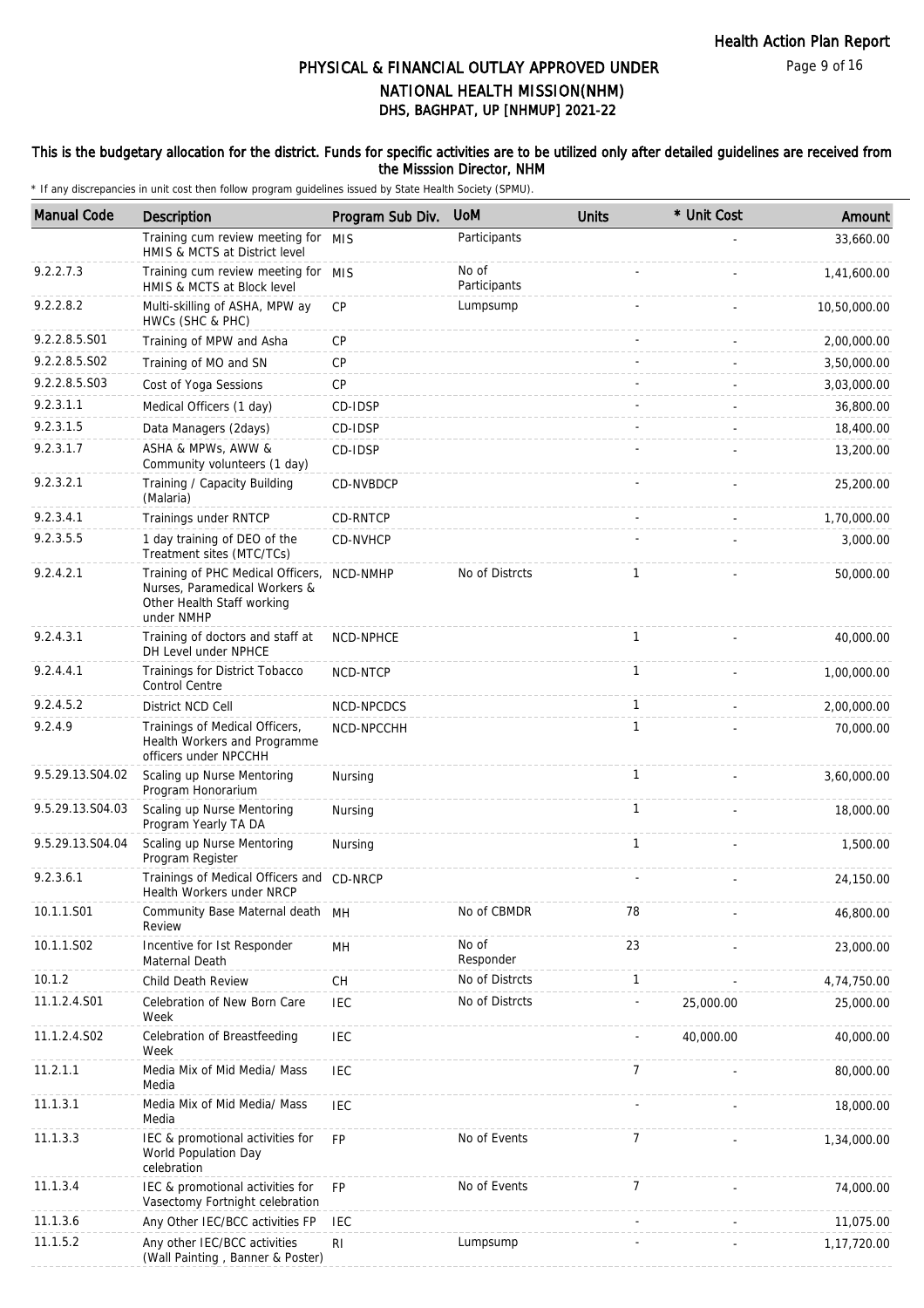#### This is the budgetary allocation for the district. Funds for specific activities are to be utilized only after detailed guidelines are received from the Misssion Director, NHM

| <b>Manual Code</b> | Description                                                                                                                                                 | Program Sub Div.  | <b>UoM</b>                  | <b>Units</b> | * Unit Cost | Amount       |
|--------------------|-------------------------------------------------------------------------------------------------------------------------------------------------------------|-------------------|-----------------------------|--------------|-------------|--------------|
| 11.1.6.1.S01       | Creating awareness on declining<br>sex ratio issue (PNDT)- Block<br>Level                                                                                   | FP                | No of Events                | 6            | 10,000.00   | 60,000.00    |
| 11.1.6.1.S02       | Creating awareness on declining FP<br>sex ratio issue (PNDT)- District<br>Level                                                                             |                   | No of Events                | $\mathbf{1}$ | 25,000.00   | 25,000.00    |
| 11.1.7.1           | Health Education & Publicity for<br><b>NIDDCP</b>                                                                                                           | NCD-NIDDCP        | <b>Districts</b>            |              |             | 13,000.00    |
| 11.10.1.S04        | <b>VBD Promotional Activities</b>                                                                                                                           | <b>BLOOD CELL</b> |                             |              |             | 15,000.00    |
| 11.2.4             | IEC activities for Health &<br>Wellness centre (H&WC)                                                                                                       | <b>CP</b>         |                             |              |             | 36,25,000.00 |
| 11.3.4             | IEC/BCC under NRCP: Rabies<br>Awareness and DO'S and Don'ts<br>in the event of Animal Bites                                                                 | CD-NRCP           |                             |              |             | 2,63,250.00  |
| 11.3.6             | IEC/BCC under NVHCP                                                                                                                                         | CD-NVHCP          |                             |              |             | 20,000.00    |
| 11.4.7             | <b>IEC on Climate Sensitive</b><br>Diseases at Block, District and<br>State level - Air pollution, Heat<br>and other relevant Climate<br>Sensitive diseases | NCD-NPCCHH        |                             | $\mathbf{1}$ |             | 1,00,000.00  |
| 11.2.7.4           | Places covered with hoardings/<br>bill boards/ signage etc.                                                                                                 | <b>IEC</b>        |                             |              | 4,500.00    | 3,24,000.00  |
| 11.2.7.5           | Usage of Folk media such as<br>Nukkad Natak/ mobile audio<br>visual services/ local radio etc.                                                              | <b>IEC</b>        |                             |              |             | 1,08,000.00  |
| 11.2.7.7           | State-level IEC Campaigns/Other IEC<br><b>IEC Campaigns</b>                                                                                                 |                   |                             |              |             | 2,60,000.00  |
| 11.3.1.1           | <b>IEC/BCC</b> for Malaria                                                                                                                                  | CD-NVBDCP         |                             |              |             | 35,000.00    |
| 11.3.1.2           | IEC/BCC for Social mobilization<br>(Dengue and Chikungunya)                                                                                                 | CD-NVBDCP         |                             |              |             | 20,000.00    |
| 11.3.2.1           | IEC/BCC: Mass media, Outdoor<br>media, Rural media, Advocacy<br>media for NLEP                                                                              | CD-NLEP           |                             |              |             | 98,000.00    |
| 11.3.3.1           | ACSM (State & district)                                                                                                                                     | CD-RNTCP          |                             |              |             | 80,000.00    |
| 11.3.3.2           | TB Harega Desh Jeetega<br>Compaign                                                                                                                          | <b>CD-RNTCP</b>   |                             |              |             | 10,000.00    |
| 11.4.2.1           | Translation of IEC material and<br>distribution                                                                                                             | NCD-NMHP          | No of Distrcts              | $\mathbf{1}$ |             | 4,00,000.00  |
| 11.4.3.2           | Celebration of days-ie<br>International Day for older<br>persons                                                                                            | <b>NCD-NPHCE</b>  |                             | 1            |             | 2,00,000.00  |
| 11.4.4.1           | <b>IEC/SBCC for NTCP</b>                                                                                                                                    | NCD-NTCP          |                             | 1            |             | 7,00,000.00  |
| 11.4.5.2           | IEC/BCC for District NCD Cell                                                                                                                               | NCD-NPCDCS        | No of Distrcts              | $\mathbf{1}$ |             | 3,00,000.00  |
| 11.4.9.1.1         | <b>IEC for NPPCD</b>                                                                                                                                        | NCD-NPPCD         | Lumpsump                    |              |             | 1,00,000.00  |
| 11.2.7.2           | <b>Targeting Naturally Occurring</b><br>Gathering of People/ Health Mela                                                                                    | <b>IEC</b>        |                             |              |             | 5,91,000.00  |
| 12.1.1.1           | Printing of MDR formats                                                                                                                                     | MН                | No of format                | 90           |             | 2,700.00     |
| 12.1.1.2           | Printing of MCP cards, safe<br>motherhood booklets etc.                                                                                                     | MH                | No of MCP<br>card           | 42500        |             | 7,22,500.00  |
| 12.1.1.3           | Printing of labor room registers<br>and casesheets/ LaQshya related<br>printing                                                                             | MН                | No of Case<br>sheet         | 14500        |             | 1,45,000.00  |
| 12.1.1.4           | Printing cost for MAA<br>programme                                                                                                                          | CH                | No of Distrcts              | $\mathbf{1}$ |             | 11,292.00    |
| 12.1.1.5           | Any other (Printing of CAC<br>Format)                                                                                                                       | FP                | No of format                | 250          |             | 37,500.00    |
| 12.1.2.4           | Printing of Child Death Review<br>formats                                                                                                                   | <b>CH</b>         | No of format                | 43155        |             | 21,578.00    |
| 12.1.2.5           | Printing of compliance cards and CH<br>reporting formats for National                                                                                       |                   | No of Register<br>/ Formats | 1            |             | 12,233.00    |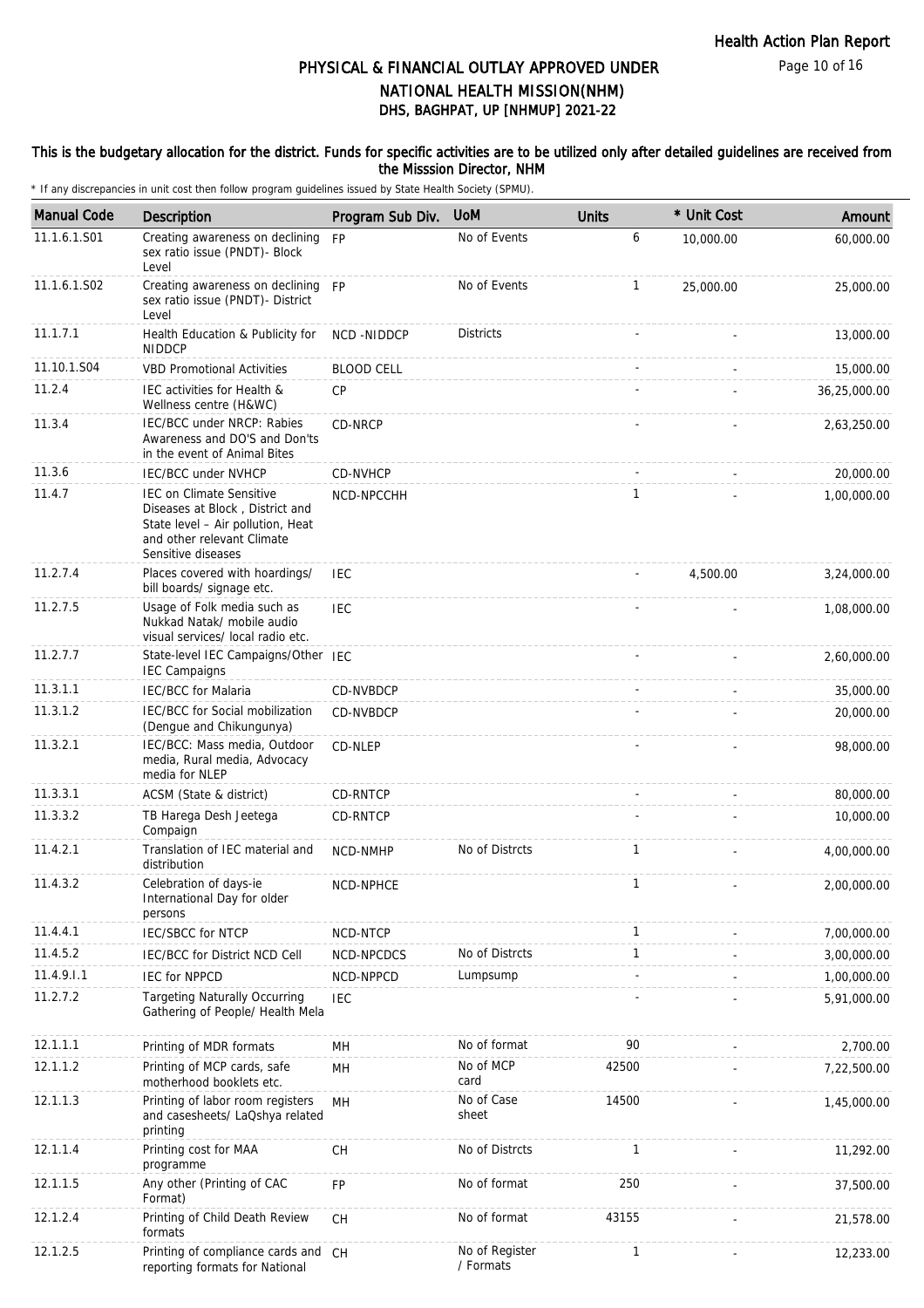#### This is the budgetary allocation for the district. Funds for specific activities are to be utilized only after detailed guidelines are received from the Misssion Director, NHM

| <b>Manual Code</b> | Description                                                                                 | Program Sub Div.  | <b>UoM</b>                    | <b>Units</b> | * Unit Cost | Amount       |
|--------------------|---------------------------------------------------------------------------------------------|-------------------|-------------------------------|--------------|-------------|--------------|
|                    | Iron Plus Initiative-for 6-59<br>months age group and for 5-10<br>years age group           |                   |                               |              |             |              |
| 12.1.2.6           | Printing of IEC materials and<br>reporting formats etc. for<br>National Deworming Day       | <b>RKSK</b>       |                               | 5302         |             | 2,65,970.00  |
| 12.1.2.7           | Printing of IEC Materials and<br>monitoring formats for IDCF                                | <b>CH</b>         | No of Distrcts                | $\mathbf{1}$ |             | 1,18,000.00  |
| 12.1.2.10          | Printing (SNCU data<br>management)                                                          | <b>CH</b>         | No of Units                   | 2            |             | 2,00,000.00  |
| 12.1.2.11          | Printing of HBNC referral cards<br>and other formats                                        | <b>CH</b>         | No of format                  | 189292       |             | 94,646.00    |
| 12.1.3.3           | Printing of FP Manuals,<br>Guidelines, etc.                                                 | <b>FP</b>         | Lumpsump                      | $\mathbf{1}$ |             | 1,07,780.00  |
| 12.1.6.1           | Printing and dissemination of<br>Immunization cards, tally sheets,<br>monitoring forms etc. | R <sub>l</sub>    | No of<br><b>Benificieries</b> | 46486        |             | 4,64,860.00  |
| 12.3.4             | Printing for formats/registers<br>under NVHCP                                               | CD-NVHCP          |                               |              |             | 5,500.00     |
| 12.3.5.1           | Printing of form P,L, S under<br>IDSP progrm                                                | CD-IDSP           |                               |              |             | 58,448.00    |
| 12.3.6             | Printing fo formats for<br>monitoring and surrveilence<br><b>NRCP</b>                       | CD-NRCP           |                               |              |             | 64,363.00    |
| 12.2.8.S02         | Printing of Sub Centre and<br><b>VHSNC Register</b>                                         | <b>CP</b>         |                               |              |             | 51,780.00    |
| 12.2.2.1           | Printing of ASHA diary                                                                      | CP                | No of ASHA &<br>AF            |              |             | 1,91,800.00  |
| 12.2.2.2           | Printing of ASHA Modules and<br>formats                                                     | <b>CP</b>         | Lumpsump                      |              |             | 40,180.00    |
| 12.2.2.3           | Printing of CBAC format                                                                     | CP                |                               |              |             | 15,71,430.00 |
| 12.2.3.1           | Printing of cards for screening of<br>children for hemoglobinopathies                       | <b>BLOOD CELL</b> | Lumpsump                      |              |             | 25,000.00    |
| 12.2.4.1           | Printing of HMIS Formats                                                                    | <b>MIS</b>        | Lumpsump                      |              |             | 48,966.00    |
| 12.2.4.3           | Printing of MCTS follow-up<br>formats/ services due list/ work<br>plan                      | <b>MIS</b>        | No of ASHA                    | 1028         |             | 37,004.00    |
| 12.2.5.1           | Printing Activites for Ayushman<br>Bharat H&WC                                              | CP                | No.of Register                |              |             | 15,750.00    |
| 12.3.1.3           | Printing of recording and<br>reporting forms/registers for<br>Malaria                       | CD-NVBDCP         |                               |              |             | 25,000.00    |
| 12.3.2.1           | Printing works                                                                              | CD-NLEP           |                               |              |             | 25,000.00    |
| 12.3.3.1           | Printing (ACSM)                                                                             | CD-RNTCP          |                               |              |             | 1,90,000.00  |
| 12.3.3.2           | Printing                                                                                    | CD-RNTCP          |                               |              |             | 1,50,000.00  |
| 12.4.4.1           | Printing of Challan Books under<br><b>NTCP</b>                                              | NCD-NTCP          |                               | $\mathbf{1}$ |             | 21,000.00    |
| 12.4.5.1           | Patient referral cards at PHC<br>Level                                                      | NCD-NPCDCS        | No of PHC                     | $\mathbf{1}$ |             | 67,500.00    |
| 12.4.5.2           | Patient referral cards at Sub-<br>centre level                                              | NCD-NPCDCS        |                               |              |             | 2,50,000.00  |
| 13.2.1             | Assessments                                                                                 | QA                | No of Units                   |              | 8,000.00    | 8,000.00     |
| 13.2.2             | Kayakalp Awards                                                                             | QA                |                               | 6            |             | 5,50,000.00  |
| 14.2.3.S02         | Implementation of FP-LMIS<br>District-Transportation Cost                                   | <b>FP</b>         | Yearly                        | $\mathbf{1}$ | 74,973.00   | 74,973.00    |
| 14.2.5             | Alternative Vaccine Delivery in<br>other areas                                              | R <sub>l</sub>    | No of Session                 | 13800        | 90.00       | 12,42,000.00 |
| 14.2.6             | POL for vaccine delivery from<br>State to district and from district<br>to PHC/CHCs         | R <sub>l</sub>    | <b>Districts</b>              | $\mathbf{1}$ | 2,00,000.00 | 2,00,000.00  |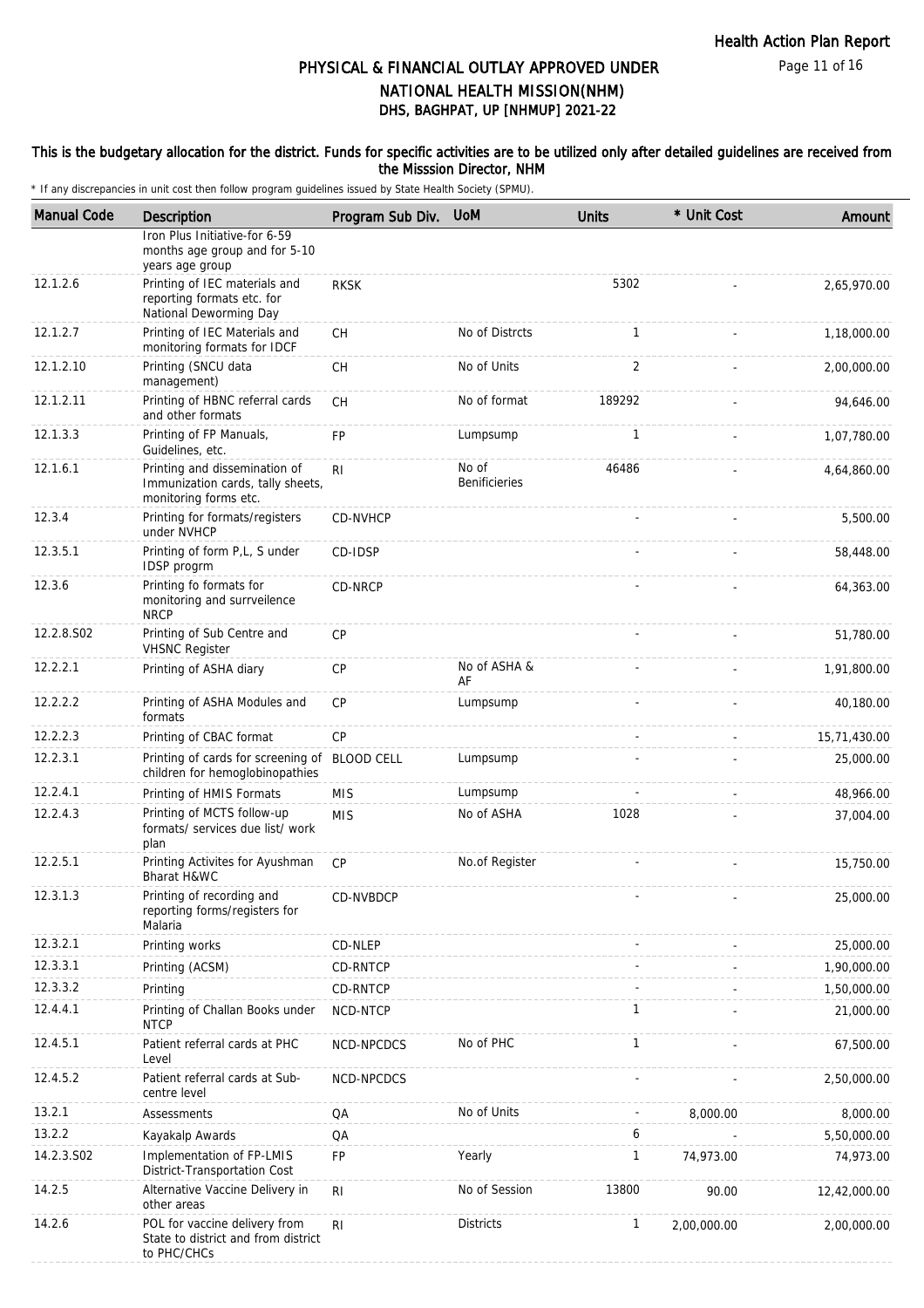Page 12 of 16

## DHS, BAGHPAT, UP [NHMUP] 2021-22 PHYSICAL & FINANCIAL OUTLAY APPROVED UNDER NATIONAL HEALTH MISSION(NHM)

#### This is the budgetary allocation for the district. Funds for specific activities are to be utilized only after detailed guidelines are received from the Misssion Director, NHM

| <b>Manual Code</b> | Description                                                                                                                         | Program Sub Div. | <b>UoM</b>                              | <b>Units</b> | * Unit Cost | Amount      |
|--------------------|-------------------------------------------------------------------------------------------------------------------------------------|------------------|-----------------------------------------|--------------|-------------|-------------|
| 14.2.7             | Cold chain maintenance                                                                                                              | R <sub>l</sub>   | No of Points                            |              |             | 29,000.00   |
| 14.2.11            | Vehicle Hiring (NTEP)                                                                                                               | CD-RNTCP         |                                         |              |             | 64,000.00   |
| 14.2.13            | Sample transportation cost<br>under NVHCP                                                                                           | CD-NVHCP         |                                         |              |             | 12,000.00   |
| 14.2.14.S01        | Other Oprational Cost for State,<br>Regional and District Drug Ware<br>Houses                                                       | RI.              |                                         |              |             | 9,02,148.00 |
| 15.4.2             | Reimbursement for cataract<br>operation for NGO and Private<br>Practitioners                                                        | NCD-NPCB         | No of Cases                             |              |             | 4,06,560.00 |
| 15.3.3.3           | Private Provider Incentive                                                                                                          | CD-RNTCP         |                                         |              |             | 4,70,000.00 |
| 15.3.1.2           | Inter-sectoral convergence                                                                                                          | CD-NVBDCP        |                                         |              |             | 5,000.00    |
| 16.1.1.1.1         | State                                                                                                                               | PM               |                                         | 22           |             | 6,600.00    |
| 16.1.1.4           | Prepare detailed operational plan RBSK<br>for RBSK across districts<br>(including cost of plan)                                     |                  | No of Block                             | 6            | 500.00      | 3,000.00    |
| 16.1.1.6           | To develop micro plan at sub-<br>centre level                                                                                       | R <sub>l</sub>   | No of Sub<br>Centre                     | 200          | 100.00      | 20,000.00   |
| 16.1.1.7           | For consolidation of micro plans<br>at block level                                                                                  | R <sub>l</sub>   | No of Block                             | 11           | 1,000.00    | 11,000.00   |
| 16.1.2.1.6         | Review meetings/ workshops<br>under RKSK                                                                                            | <b>RKSK</b>      |                                         | 2            |             | 10,000.00   |
| 16.1.2.1.7         | RBSK Convergence/Monitoring<br>meetings                                                                                             | <b>RBSK</b>      | No of<br>Meetings                       | 3            | 500.00      | 9,000.00    |
| 16.1.2.1.14        | Quarterly review meetings<br>exclusive for RI at district level<br>with Block MOs, CDPO, and<br>other stake holders                 | R <sub>l</sub>   | No. of<br>Participants                  | 180          |             | 18,000.00   |
| 16.1.2.1.15        | Quarterly review meetings<br>exclusive for RI at block level                                                                        | RI               | Lumpsump                                |              |             | 30,000.00   |
| 16.1.2.1.16        | <b>IDSP Meetings</b>                                                                                                                | CD-IDSP          |                                         |              |             | 6,000.00    |
| 16.1.2.1.22        | Monthly meeting with the<br>hospital staff                                                                                          | NCD-NTCP         |                                         | $\mathbf{1}$ |             | 48,000.00   |
| 16.1.2.1.24        | Sensitization workshop/ Meeting<br>of the State Program Officers<br>and District level Health Officers                              | NCD-NPCCHH       |                                         | $\mathbf{1}$ |             | 25,000.00   |
| 16.1.2.1.28.S01    | District Level MDR Review<br>Meeting                                                                                                | MН               | No of District<br>level MDR<br>meetings | 6            |             | 18,000.00   |
| 16.1.2.2.3         | State/ District Quality Assurance<br>Unit (Monitoring & Supervision)                                                                | QA               |                                         |              |             | 3,60,000.00 |
| 16.1.2.2.12        | District NCD Cell                                                                                                                   | NCD-NPCDCS       |                                         | 1            |             | 2,00,000.00 |
| 16.1.2.2.13        | Supervision and Monitoring                                                                                                          | CD-RNTCP         |                                         |              |             | 3,00,000.00 |
| 16.1.2.2.16        | Monitoring and Surveillance<br>(review meetings, Travel) under<br><b>NRCP</b>                                                       | CD-NRCP          |                                         |              |             | 50,000.00   |
| 16.1.3.1.1         | Mobility Support for SPMU/State                                                                                                     | ME               |                                         |              |             | 54,000.00   |
| 16.1.3.1.13        | Vehicle Operation (POL) (NTEP)                                                                                                      | CD-RNTCP         |                                         |              |             | 7,50,000.00 |
| 16.1.3.1.14        | Vehicle hiring (NTEP)                                                                                                               | CD-RNTCP         |                                         |              |             | 1,44,000.00 |
| 16.1.3.1.18.2      | Hiring of Operational Vehicle<br>under NTCP                                                                                         | NCD-NTCP         |                                         | $\mathbf{1}$ |             | 4,80,000.00 |
| 16.1.3.3.1         | PM activities for World<br>Population Day' celebration<br>(Only mobility cost): funds<br>earmarked for district level<br>activities | <b>FP</b>        | No of Events                            | $\mathbf{1}$ | 20,000.00   | 20,000.00   |
| 16.1.3.3.2         | PM activities for Vasectomy<br>Fortnight celebration (Only<br>mobility cost): funds earmarked<br>for district level activities      | <b>FP</b>        | No of Events                            | $\mathbf{1}$ | 5,000.00    | 5,000.00    |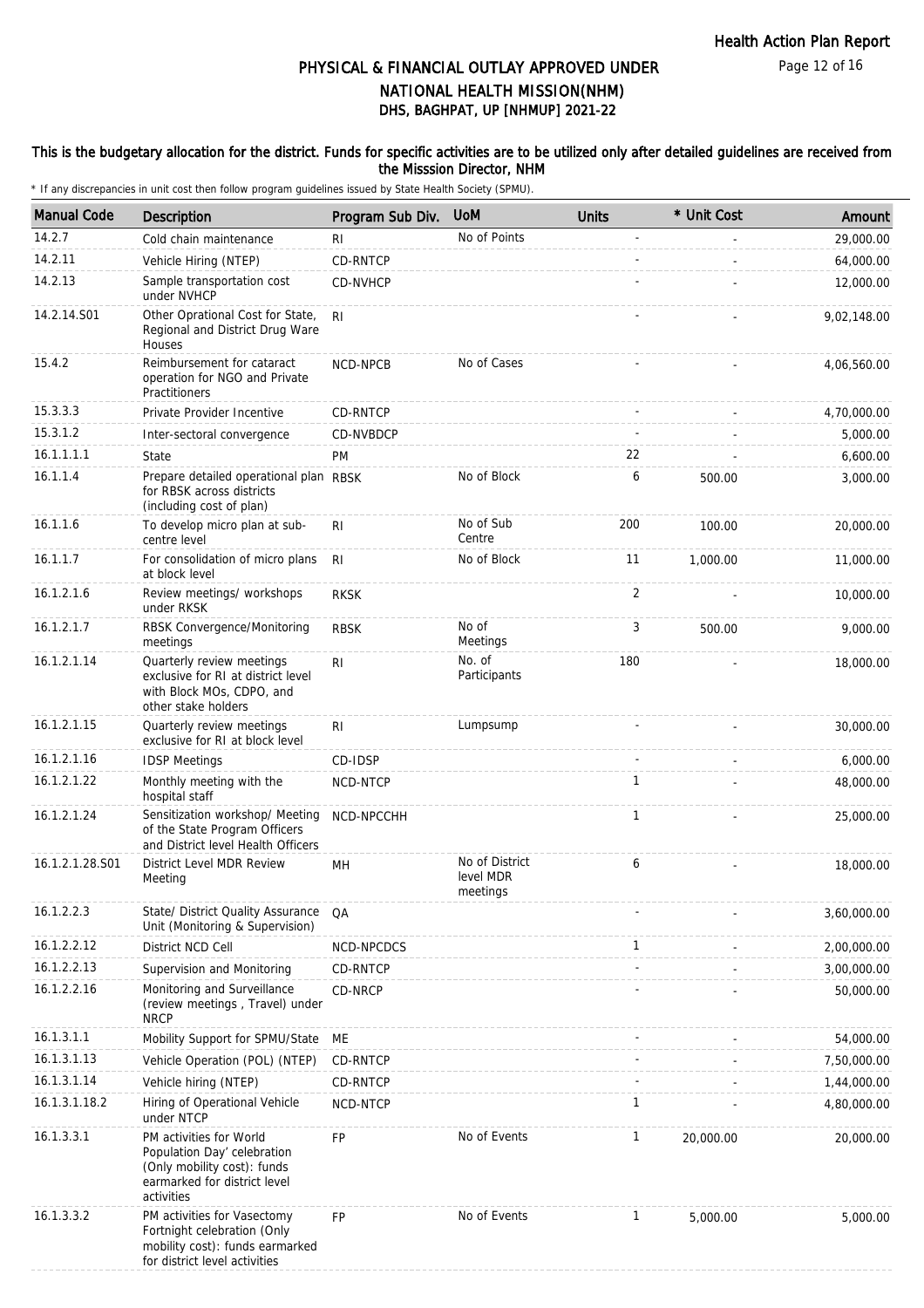#### This is the budgetary allocation for the district. Funds for specific activities are to be utilized only after detailed guidelines are received from the Misssion Director, NHM

| <b>Manual Code</b> | <b>Description</b>                                                                                                                                    | Program Sub Div. | <b>UoM</b>                                                      | <b>Units</b> | * Unit Cost | Amount       |
|--------------------|-------------------------------------------------------------------------------------------------------------------------------------------------------|------------------|-----------------------------------------------------------------|--------------|-------------|--------------|
| 16.1.3.3.3.S01     | Mobility Support for District -<br>M&E                                                                                                                | ME               | 02 Taxis hired<br>at Dist. for SS<br>@33000/Vehic<br>le         | 24           | 33,000.00   | 7,92,000.00  |
| 16.1.3.3.3.S03     | Mobilty Support for CHO TA/DA                                                                                                                         | CP               | No. of CHO                                                      |              | 500.00      | 4,90,500.00  |
| 16.1.3.3.5         | Mobility Costs for ASHA<br>Resource Centre/ASHA<br>Mentoring Group (Kindly Specify)                                                                   | <b>CP</b>        |                                                                 |              |             | 10,000.00    |
| 16.1.3.3.7         | Mobility Support for supervision<br>for district level officers.                                                                                      | RI               | No of Distrcts                                                  |              |             | 2,25,000.00  |
| 16.1.3.3.8         | MOBILITY: Travel Cost, POL,<br>etc. during outbreak<br>investigations and field visits for<br>monitoring programme activities<br>at DSU on need basis | CD-IDSP          |                                                                 |              |             | 2,70,000.00  |
| 16.1.3.3.9         | Monitoring, Evaluation &<br>Supervision & Epidemic<br>Preparedness (Only Mobility<br>Expenses)                                                        |                  |                                                                 |              |             | 1,98,000.00  |
| 16.1.3.3.10        | Travel expenses - Contractual<br>Staff at District level                                                                                              | CD-NLEP          |                                                                 |              |             | 25,000.00    |
| 16.1.3.3.11        | Mobility Support: District Cell                                                                                                                       | CD-NLEP          |                                                                 |              |             | 1,50,000.00  |
| 16.1.3.3.13        | Miscellaneous/ Travel                                                                                                                                 | NCD-NMHP         |                                                                 | 1            |             | 5,00,000.00  |
| 16.1.3.3.14        | <b>Enforcement Squads</b>                                                                                                                             | NCD-NTCP         |                                                                 | $\mathbf{1}$ |             | 10,000.00    |
| 16.1.3.3.16        | District NCD Cell (TA, DA, POL)                                                                                                                       | NCD-NPCDCS       |                                                                 | $\mathbf{1}$ |             | 2,00,000.00  |
| 16.1.3.3.17.S01    | Mission Parivar Vikas Campaign                                                                                                                        | FP               | No of<br>Campaign                                               | 28           | 1,000.00    | 28,000.00    |
| 16.1.3.3.17.S04    | Mobility Support for District<br>Maternal Health Consultant                                                                                           | MH               | No fo<br>Mentoring &<br>Support visit                           | 12           |             | 1,20,000.00  |
| 16.1.3.4.1         | PM activities for World<br>Population Day' celebration<br>(Only mobility cost): funds<br>earmarked for block level<br>activities                      | <b>FP</b>        | No of Events                                                    | 6            | 1,000.00    | 6,000.00     |
| 16.1.3.4.2         | PM activities for Vasectomy<br>Fortnight celebration (Only<br>mobility cost): funds earmarked<br>for block level activities                           | <b>FP</b>        | No of Events                                                    | 6            | 1,000.00    | 6,000.00     |
| 16.1.3.4.3.S01     | Mobility for Supportive<br>Supervision At Block Level-M&E                                                                                             | <b>ME</b>        | 01 Taxi hired<br>at Block level<br>for SS<br>@33000/Vehic<br>le |              | 33,000.00   | 23,76,000.00 |
| 16.1.3.4.3.S02     | Mobility Support &<br>Commnication cost for BCPM                                                                                                      | CP               | No. of BCPM                                                     |              | 5,100.00    | 3,67,200.00  |
| 16.1.3.4.5.S01     | Communication Cost for HWC<br>Staff                                                                                                                   | CP               |                                                                 |              |             | 4,08,750.00  |
| 16.1.4.1.1         | JSY Administrative Expenses                                                                                                                           | MH               | As per<br><b>Deliveries</b><br>Load                             |              |             | 8,28,160.00  |
| 16.1.4.1.5         | Office expenses on telephone,<br>fax, Broadband Expenses &<br><b>Other Miscellaneous</b><br>Expenditures                                              | CD-IDSP          |                                                                 |              |             | 1,14,000.00  |
| 16.1.4.1.10        | Office Operation (Miscellaneous)                                                                                                                      | CD-RNTCP         |                                                                 |              |             | 1,82,500.00  |
| 16.1.4.1.11        | Tobacco Cessation Centre (TCC): NCD-NTCP<br>Office Expenses                                                                                           |                  |                                                                 | $\mathbf{1}$ |             | 1,00,000.00  |
| 16.1.4.2.1         | District Quality Assurance Unit<br>(Operational cost)                                                                                                 | QA               |                                                                 |              |             | 3,96,000.00  |
| 16.1.4.2.4         | Office operation & Maintenance - CD-NLEP<br>District Cell                                                                                             |                  |                                                                 |              |             | 35,000.00    |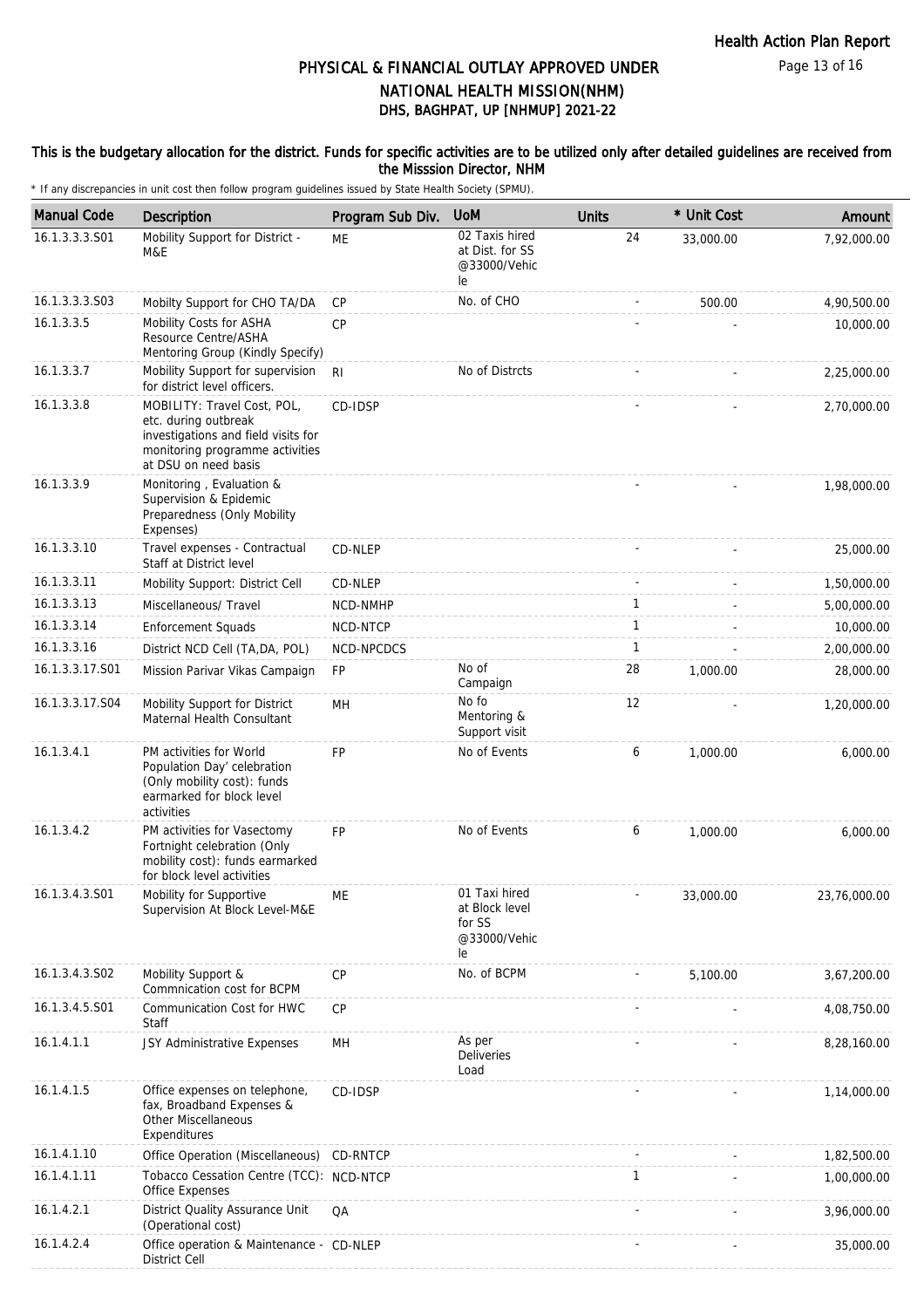#### This is the budgetary allocation for the district. Funds for specific activities are to be utilized only after detailed guidelines are received from the Misssion Director, NHM

| <b>Manual Code</b> | Description                                                                                       | Program Sub Div. | <b>UoM</b>                           | <b>Units</b>   | * Unit Cost | Amount       |
|--------------------|---------------------------------------------------------------------------------------------------|------------------|--------------------------------------|----------------|-------------|--------------|
| 16.1.4.2.5         | District Cell - Consumables                                                                       | CD-NLEP          |                                      |                |             | 30,000.00    |
| 16.1.4.2.6         | Operational expenses of the<br>district centre : rent, telephone<br>expenses, website etc.        | NCD-NMHP         |                                      | 1              |             | 10,000.00    |
| 16.1.4.2.8         | District Tobacco Control Cell<br>(DTCC): Misc./Office Expenses                                    | NCD-NTCP         |                                      | $\mathbf{1}$   |             | 5,00,000.00  |
| 16.1.4.2.9         | District NCD Cell (Contingency)                                                                   | NCD-NPCDCS       |                                      | $\mathbf{1}$   |             | 1,00,000.00  |
| 16.1.4.3.1         | SNCU Data management<br>(excluding HR)                                                            | CH               | No of Units                          | $\overline{c}$ | 1,00,000.00 | 1,20,000.00  |
| 16.1.5.2.1         | Minor repairs and AMC of<br>IT/office equipment supplied<br>under IDSP                            | CD-IDSP          |                                      |                |             | 10,000.00    |
| 16.1.5.2.4         | Vehicle Operation (Maintenance)                                                                   | CD-RNTCP         |                                      |                |             | 1,53,000.00  |
| 16.1.5.3.1         | PM activities under Micronutrient RI<br>Supplementation Programme                                 |                  | Lumpsump                             |                |             | 1,84,000.00  |
| 16.1.5.3.3         | Concurrent Audit system                                                                           | FD               |                                      |                |             | 90,000.00    |
| 16.1.5.3.7         | Epidemic preparedness (Dengue<br>& Chikungunya)                                                   | CD-NVBDCP        |                                      |                |             | 20,000.00    |
| 16.1.5.3.16.S05    | DPMU Operational Cost                                                                             | HR               |                                      | $\mathbf{1}$   |             | 13,76,220.00 |
| 16.1.5.3.16.S06    | <b>BPMU Oprational Cost</b>                                                                       | <b>HR</b>        |                                      | 6              |             | 12,50,208.00 |
| 16.1.5.3.16.S09    | Oprational Cost for RBSK                                                                          | <b>RBSK</b>      | No of DEIC<br>Manager                | $\mathbf{1}$   | 10,000.00   | 10,000.00    |
| 16.1.5.3.16.S10    | Operational cost of RBSK-MHT                                                                      | <b>RBSK</b>      | No of Team                           | 12             | 14,000.00   | 1,68,000.00  |
| 16.1.5.3.16.S15    | Office & Administrative Expence<br>for State & District Rabies<br>Program                         | CD-NRCP          |                                      |                |             | 12,000.00    |
| 16.1.5.3.16.S18    | Office operational cost & other<br>office expences unedr NPCB                                     | NCD-NPCB         |                                      |                |             | 1,00,000.00  |
| 16.1.5.3.16.S22.   | Pol & Opex of DG set of Vaccine<br>Storage at District level & other<br>Cold Chain Point under RI | R <sub>l</sub>   | <b>Districts</b>                     |                | 1,20,000.00 | 1,20,000.00  |
| 16.1.5.3.16.S25    | Operational Cost for District<br>Maternal Health Consultant                                       | MH               | No of monthly<br>operational<br>cost |                |             | 1,20,000.00  |
| 16.2.1.S02         | Data Entry Operator                                                                               | FP               | No of<br>HR/MONTH                    | 1              | 14,071.00   | 2,55,259.00  |
| 16.2.1.S08         | District PNDT Co-Ordinator                                                                        | FP               | No of<br>HR/MONTH                    | $\mathbf{1}$   | 22.050.00   | 3,04,290.00  |
| 16.2.1.S11         | Contigency District PCPNDT Cell                                                                   | <b>FP</b>        | No of<br>District/Month              | $\mathbf{1}$   | 5,000.00    | 5,000.00     |
| 16.2.2.S03         | District Level Mobility Support<br>for PNDT Team                                                  | FP               | No of Distrcts                       | 1              | 50,000.00   | 50,000.00    |
| 16.3.2.S01         | Mobility Support for HMIS &<br><b>MCTS Block Level</b>                                            | <b>MIS</b>       |                                      | 6              |             | 21,600.00    |
| 16.3.3.S01         | Operational cost for HMIS &<br>MCTS-AMC                                                           | <b>MIS</b>       |                                      |                |             | 57,200.00    |
| 16.3.3.S02         | Operational cost for HMIS &<br>MCTS-Internet                                                      | <b>MIS</b>       |                                      |                |             | 72,000.00    |
| 16.3.3.S03         | Operational cost for HMIS &<br>MCTS-Office Expenditure                                            | <b>MIS</b>       |                                      |                |             | 1,08,000.00  |
| 16.3.3.S04         | Operational cost for HMIS &<br>MCTS-Recurring Charges for<br><b>ANMOL Tablet</b>                  | <b>MIS</b>       |                                      | 207            |             | 7,45,200.00  |
| 16.4.2.1.1.S01     | District Programme Manager                                                                        | <b>HR</b>        |                                      | 1              |             | 6,61,632.00  |
| 16.4.2.1.1.S02     | <b>District Community Process</b><br>Manager                                                      | <b>HR</b>        |                                      | $\mathbf{1}$   |             | 5,38,488.00  |
| 16.4.2.1.1.S04     | District Accounts Manager                                                                         | <b>HR</b>        |                                      | $\mathbf{1}$   |             | 2,39,850.00  |
| 16.4.2.1.1.S05     | District Data Cum Account<br>Assistant                                                            | <b>HR</b>        |                                      | $\mathbf{1}$   |             | 3,67,548.00  |
| 16.4.2.1.1.S06     |                                                                                                   |                  |                                      | 1              |             |              |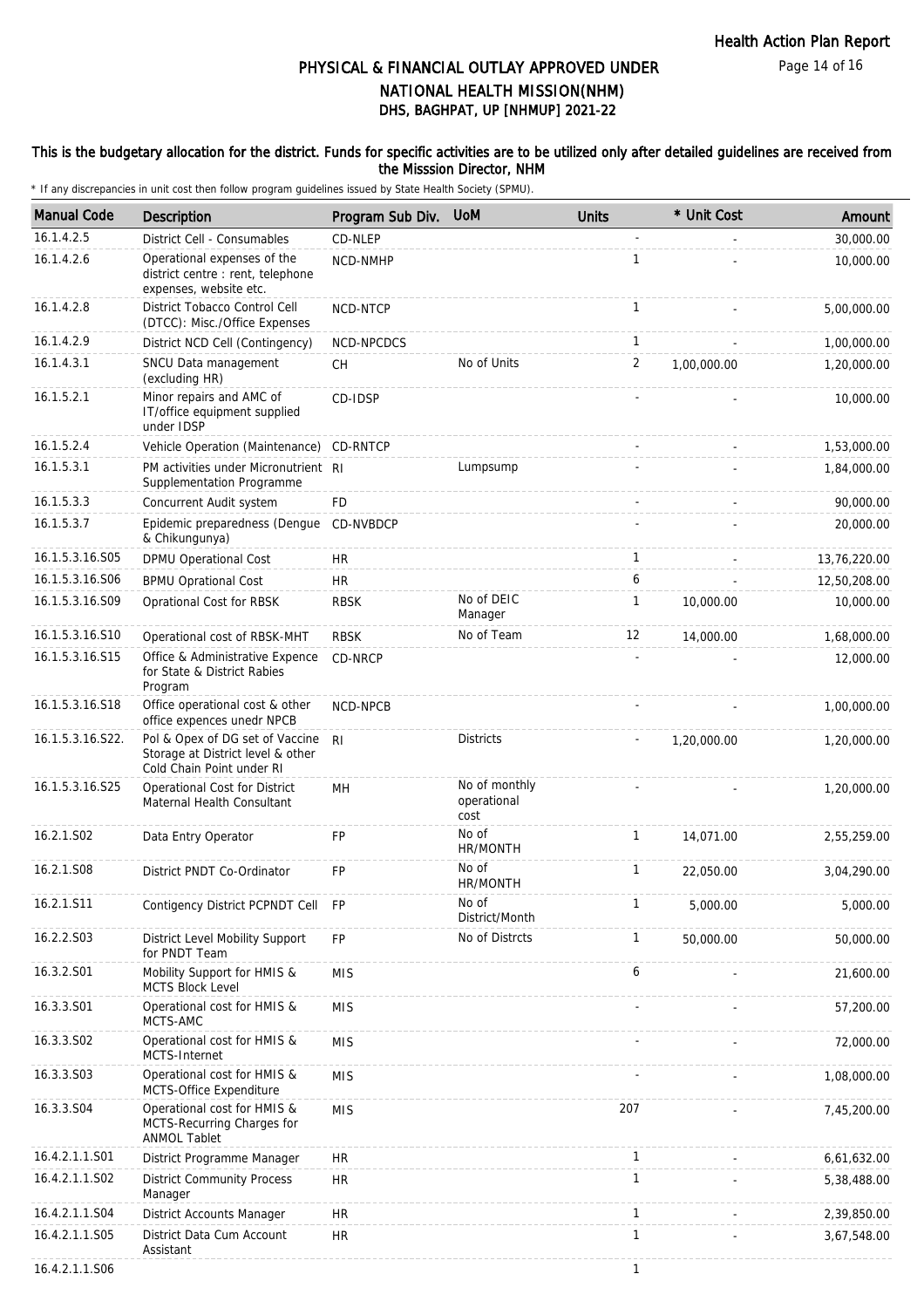#### This is the budgetary allocation for the district. Funds for specific activities are to be utilized only after detailed guidelines are received from the Misssion Director, NHM

| <b>Manual Code</b> | <b>Description</b>                                                         | Program Sub Div. | <b>UoM</b>                      | <b>Units</b> | * Unit Cost | Amount        |
|--------------------|----------------------------------------------------------------------------|------------------|---------------------------------|--------------|-------------|---------------|
|                    | DEIC manager                                                               | <b>RBSK</b>      |                                 |              |             | 5,79,888.00   |
| 16.4.2.1.1.S09     | Support Staff                                                              | <b>HR</b>        |                                 | $\mathbf{1}$ |             | 2,00,775.00   |
| 16.4.2.1.2.S02     | District Consultant(MH)                                                    | MH               | No of District<br>Consultant MH | $\mathbf{1}$ |             | 5,29,200.00   |
| 16.4.2.1.2.S04     | District Hospital Quality Manager QA                                       |                  |                                 | $\mathbf{1}$ |             | 4,63,000.00   |
| 16.4.2.1.2.S05     | <b>District Consultant Quality</b><br>Assurance                            | QA               |                                 | $\mathbf{1}$ |             | 7,33,000.00   |
| 16.4.2.1.8.S01     | Programme cum Admin. Asst.                                                 | QA               |                                 | $\mathbf{1}$ |             | 2,34,915.00   |
| 16.4.2.2.2.S01     | District Epidemiologist-CD-IDSP                                            | CD-IDSP          |                                 |              |             | 8,78,644.00   |
| 16.4.2.2.4.S01     | Sr PMDT-TB HIV Coodinators                                                 | CD-RNTCP         |                                 |              |             | 4,68,846.00   |
| 16.4.2.2.4.S02     | PPM Coordinator-RNTCP                                                      | CD-RNTCP         |                                 |              |             | 4,47,500.00   |
| 16.4.2.2.4.S03     | District Programme Coordinator-<br><b>RNTCP</b>                            | CD-RNTCP         |                                 |              |             | 5,59,000.00   |
| 16.4.2.2.5.S01     | District Data Manager-CD-IDSP                                              | CD-IDSP          |                                 |              |             | 3,73,162.00   |
| 16.4.2.2.6.S01     | Senior Treatment<br>Supervisor (STS)                                       | CD-RNTCP         |                                 |              |             | 27,02,220.00  |
| 16.4.2.2.6.S03     | Senior TB Lab Supervisor(STLS)                                             | CD-RNTCP         |                                 |              |             | 15,21,520.00  |
| 16.4.2.2.7.S01     | Accountant- Full time                                                      | CD-RNTCP         |                                 |              |             | 3,98,000.00   |
| 16.4.2.2.10.S01    | Driver-CD-RNTCP                                                            | CD-RNTCP         |                                 |              |             | 3,75,745.00   |
| 16.4.3.1.1.S01     | Block Programme Manager                                                    | <b>HR</b>        |                                 | 6            |             | 22,62,309.00  |
| 16.4.3.1.1.S02     | <b>Block Account Manager</b>                                               | <b>HR</b>        |                                 | 6            |             | 20,05,056.00  |
| 16.4.3.1.1.S03     | <b>Block Community Process</b><br>Manager                                  | CP               |                                 |              |             | 17,89,117.00  |
| 16.4.3.1.9.S04     | Data Entry Operator-MCTS OPR<br>820 MIS                                    | <b>MIS</b>       |                                 | 6            |             | 15,81,984.00  |
| 16.4.3.1.9.S05     | Data Entry Operator-MIS<br>Outsource                                       | <b>MIS</b>       |                                 | 9427         |             | 47,133.00     |
| 16.4.3.1.9.S07     | Data Entry Operator-RI                                                     | R <sub>l</sub>   |                                 |              |             | 2,37,510.00   |
| 16.4.3.1.9.S08     | Data Entry Operator-RNTCP                                                  | CD-RNTCP         |                                 |              |             | 3,65,000.00   |
| 16.4.3.1.9.S11     | Data Entry Operator- CD-IDSP                                               | CD-IDSP          |                                 |              |             | 2,45,478.00   |
| 16.4.3.1.9.S13     | Data Entry Operator- NBCP-<br>District                                     | NCD-NPCB         |                                 |              |             | 1,60,606.00   |
| 17.2.1             | Telemedicine/ teleconsultation<br>facility under Ayushman Bharat<br>H&WC   | CP               |                                 |              |             | 14,46,000.00  |
| 17.8.S05           | Internet Cost to ASHA & AF at<br><b>HWC</b>                                | CP               | No of ASHA &<br>AF              |              | 200.00      | 13,02,000.00  |
| 18.1.4             | Counseling training for Service<br>Provider                                | <b>FP</b>        | No of Batch                     | $\mathbf{1}$ | 15,400.00   | 15,400.00     |
| U.1.1.1.2          | Support for implementation of<br><b>NVBDCP</b>                             | CD-NVBDCP        |                                 |              |             | 4, 16, 800.00 |
| U.1.3.1            | Operational Expenses of UPHCs<br>(excluding rent)                          | <b>NUHM</b>      | No of UPHC                      | 3            | 8,000.00    | 2,88,000.00   |
| U.2.2.1            | Mobility support for ANM/LHV                                               | <b>NUHM</b>      | No of ANM                       | 14           | 500.00      | 84,000.00     |
| U.2.3.1            | <b>UHNDs</b>                                                               | <b>NUHM</b>      | No of ANM                       | 14           | 1,000.00    | 1,68,000.00   |
| U.2.3.2            | Special outreach camps in<br>slums/ vulnerable areas                       | <b>NUHM</b>      | No of UPHC                      | 3            | 6,500.00    | 1,17,000.00   |
| U.3.1.1.1          | Incentives for routine activities                                          | <b>NUHM</b>      | No of ASHA                      | 24           | 2,000.00    | 5,76,000.00   |
| U.3.1.1.2          | ASHA incentives for Ayushman<br>Bharat Health & Wellness<br>Centres (H&WC) | <b>NUHM</b>      | No of ASHA                      | 4            | 1,000.00    | 48,000.00     |
| U.3.1.1.3.S01      | Incentive for Health Promotion<br>Day for ASHAs                            | <b>NUHM</b>      | No of ASHA                      | 24           | 200.00      | 57,600.00     |
| U.3.1.1.3.S02      | Incentive for PMMVY for ASHAs                                              | <b>NUHM</b>      | No of<br>Benificary             | 336          | 100.00      | 33,600.00     |
| U.3.1.1.3.S03      | Incentive for Dengue and                                                   | CD-NVBDCP        |                                 |              |             | 38,000.00     |